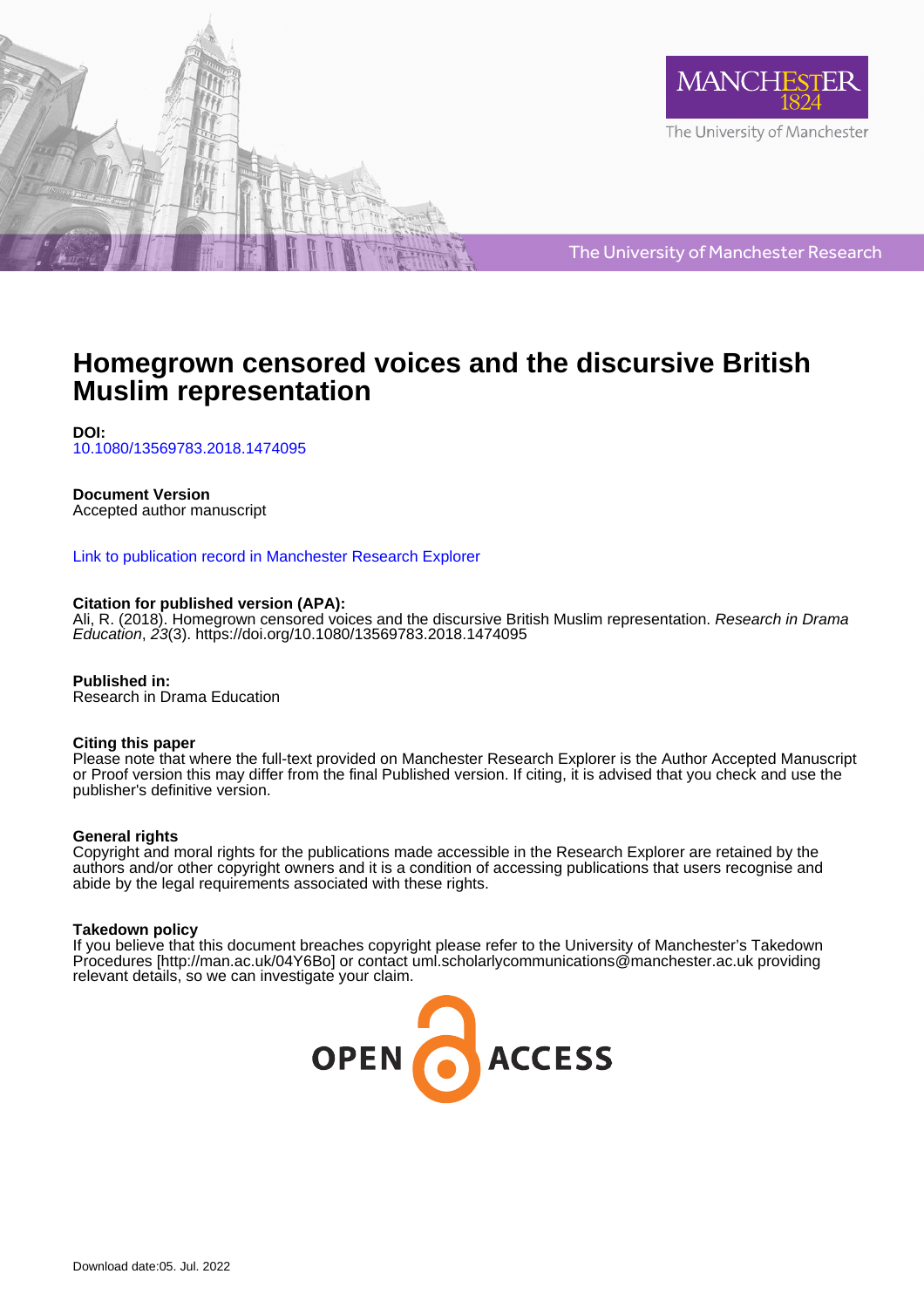

# **"***Homegrown***" censored voices and the discursive British Muslim representation**

| Journal: | Research in Drama Education: The Journal of Applied Theatre and<br>Performance |  |
|----------|--------------------------------------------------------------------------------|--|
|          | Manuscript ID   CRDE-2017-0092.R3                                              |  |
|          | Manuscript Type:   Themed Issue Paper                                          |  |
|          | Keywords:   censorship, British Muslims, Arts Council, diversity, Islamophobia |  |
|          |                                                                                |  |

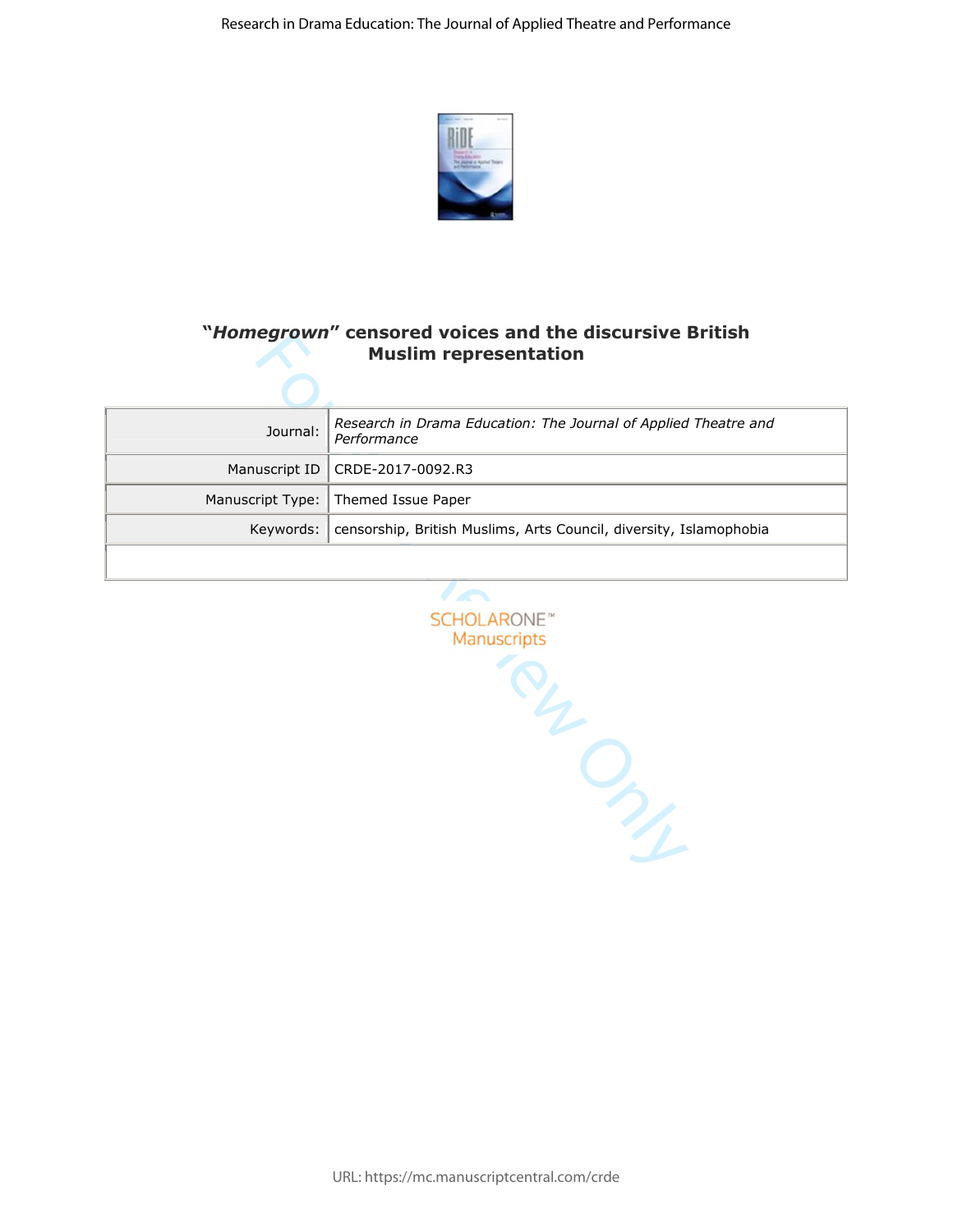**The Article title:**  "*Homegrown*" censored voices and the discursive British Muslim representation

**3-5 keywords:** censorship, British Muslims, Arts Council, Islamophobia, diversity.

# **A short abstract (no more than 100 words):**

From Per Review Only Compared In view of the recent Arts Council "Creative Case for Diversity", and considering the challenging socio-political climate of contemporary Britain, this article explores Muslim cultural participation, and the obstacles towards its visibility. The role of the British Muslim artist is crucial in addressing current radicalising and Islamophobic discourses, yet the visibility of these artists remain contested. Although there is no identifiable criteria that particularly restrict the access of these artists to the creative sector; their political content is often subject to scrutiny. Thus, there is a political and cultural discourse of impermissibility, which results in and performs varying forms of censorship.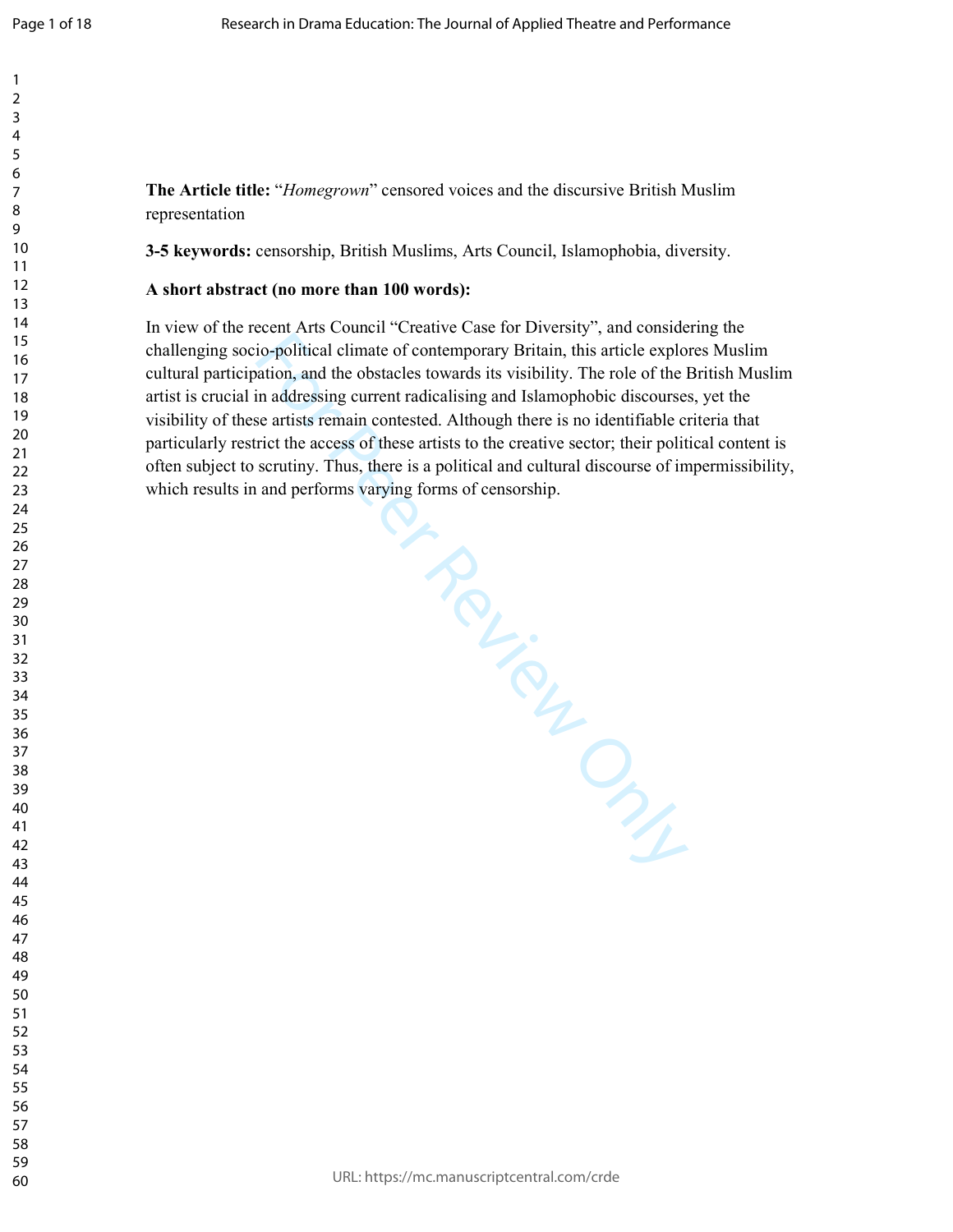uslim representations in the UK creative sector: a). lack of i<br>licies, b). direct censorship, and c). self-imposed censorship.<br>estigate the cancellation of *Homegrown*, a play by British M<br>se study for censorship arising f In view of the recent "Creative Case for Diversity", championed by the Arts Council, and considering the challenging political and social climate of contemporary Britain, this article explores Muslim cultural participation, and the obstacles that hinder its visibility. The role of the British Muslim artist is crucial in addressing current radicalising and Islamophobic discourses, yet the positive potential for British Muslim cultural interventions remains at best unharvested, and at worst contested. Although there is no identifiable criteria that particularly restrict the access of artists who address the subject of Islam to the cultural sector in the UK; their political content is often subject to scrutiny. As a result, a discourse on what is politically permissible along with what is culturally sensitive culminates in varying forms of censorship. This article, thus, identifies three practices that are contributing to the limitation of access on Muslim representations in the UK creative sector: a). lack of representation in arts funding policies, b). direct censorship, and c). self-imposed censorship. The article will particularly investigate the cancellation of *Homegrown*, a play by British Muslim Omar El-Khairy, as a case study for censorship arising from discursive discourses about Islam and radicalisation in the UK. While fully exploring the context of this instance, this article aims to draw a picture of the complicated climate in which artists who address topics concerning Islam in the UK operate. In such climate, the three mentioned factors work conjointly to actively limit, or deny the access of British Muslim artists to mainstream audiences, and conversely the access of the public to works representing the Muslim section of British society.

It is prudent to mention here that the term "British Muslim artist" refers to a discursive category that is not homogenous, but rather united by carrying what might be thought as a particular burden of representation. It includes British artists who may be practicing or non-practicing Muslims, or "artists who may not follow Islam" but whose "art is inspired by traditional art forms from the Islamic World" (Muslim Museum 2018). Moreover, while some British Muslim artists choose to engage directly with Islam as a topic in their art and performance works, others do not touch upon the subject at all. The focus of this article is on artists who purposely work on representations of Islam in the UK cultural scene, and the complex socio-political webs of influence they have to navigate.

Central to this article is a play called *Homegrown*, which was co-created by two British Muslim authors/performance practitioners: playwright Omar El-Khairy and director Nadia Latif. The play was cancelled days before its scheduled premiere at London's National Youth Theatre in August 2015 due to concerns over its content. In the acknowledgments for the un-performed, but published *Homegrown*, the playwright expresses: "These are not your typical acknowledgments. We would usually be thanking all those who helped make this play happen. However, we are living in exceptional times, so our love goes out to all those who took a stand with us" (El-Khairy 2017, 11). This begs the question: what is so exceptional about our times that a work of art needs supporters to actively take a stand? Among the persons and bodies the artists thank is PEN, the international organisation that defends freedom of expression. The acknowledgments raise the alarm and inform the reader that something unusual has happened somewhere in the creation/making of this play, and that somehow freedom of expression has been compromised.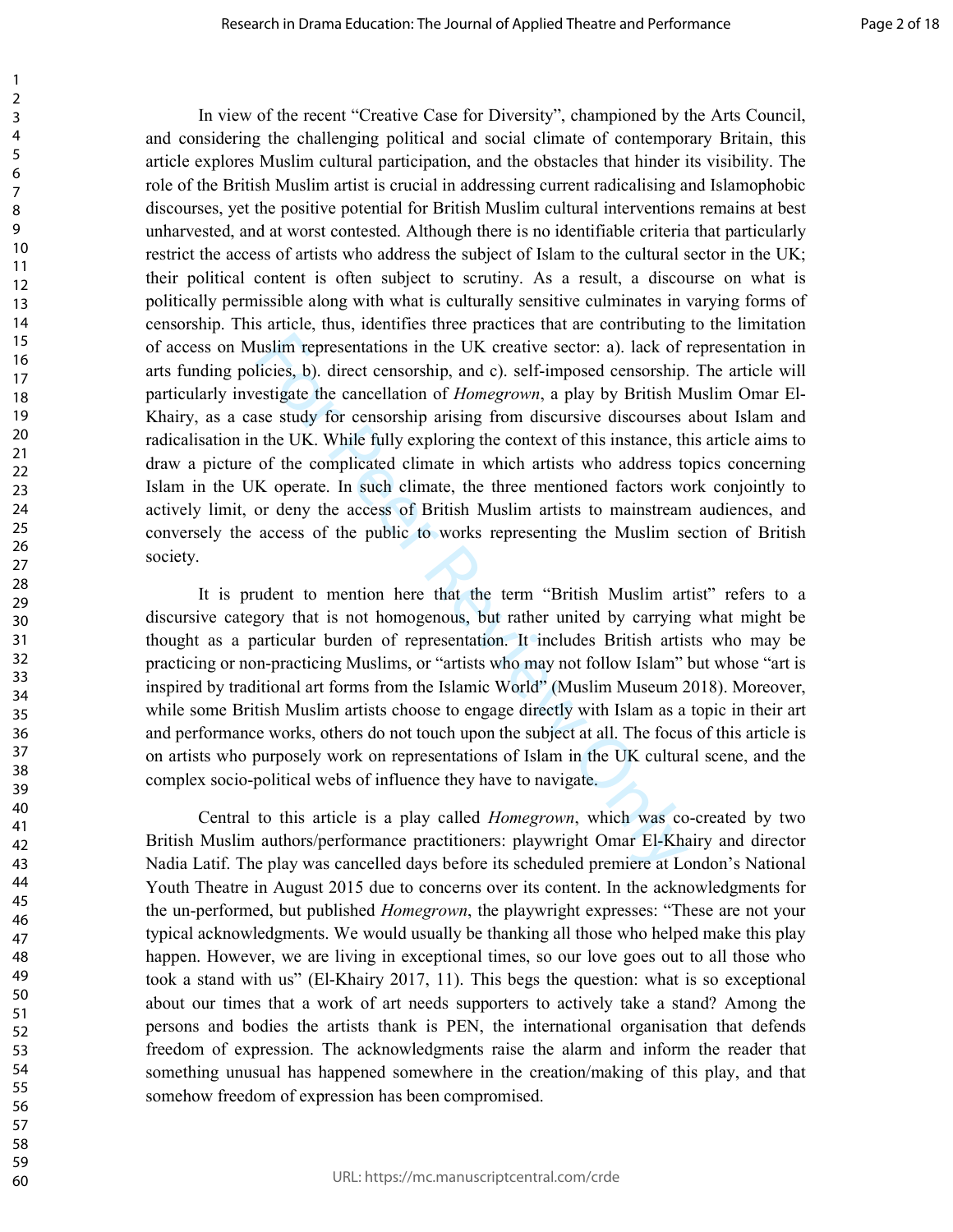## **A climate of Islamophobia and radicalisation**

Muslims in the UK have been circumscribed by the discourses of radicalisation/deradicalisation and Islamophobia since 9/11. This has only intensified with the increasing terrorist attacks in the UK and Europe, and the creation of the so-called Islamic State. Although difficult, it is essential to define both of these discourses in order to understand the parameters within which British Muslims, including artists, exist socially and institutionally, and strive for agency. M. S. Elshimi explores the de-radicalisation strategy in the UK and the conflating and sometimes contradictory concepts it relies on, chief among these is radicalisation:

> Radicalisation became a loosely defined conceptual framework constructed by government officials and the media, with the help of academics to understand the processes and casual factors which lead individuals to support extremist ideas or even to support or commit violence […] The framework implied the existence of a spectrum of the archetypal 'bad' and 'good' Muslim at opposite ends, or integrated on one end, and 'religious extremist/violent extremist' on the other. (Elshimi 2017, 25)

This archetypal framing of Muslims in polarising "good" and "bad" categories has generally been extended to their activities and expressions, and influenced the reception of both in the UK. More alarmingly, it also led to a rapid increase in Islamophobic rhetoric as a populist response to radicalisation. In his *Islamophobia*, Chris Allen explores the term and defines it as:

Radicalisation became a loosely defined conceptual frameworl<br>government officials and the media, with the help of academics<br>processes and casual factors which lead individuals to support extre<br>o support or commit violence an ideology, similar in theory, function and purpose to racism and other similar phenomena, that sustains and perpetuates negatively evaluated meaning about Muslims and Islam in the contemporary setting […] Neither restricted to explicit nor direct relationships of power and domination but instead, and possibly even more importantly, in the less explicit and everyday relationships of power that we contemporarily encounter, identified both in that which is real and that which is clearly not, both of which can be extremely difficult to differentiate between. As a consequence of this, exclusionary practices – practices that disadvantage, prejudice or discriminate against Muslims and Islam in social, economic and political spheres ensue, including the subjection to violence – are in evidence (Allen 2010, 190)

Citing many examples of the treatment of Muslims in the media and press, including *The Times* and *The Telegraph*, Allen concludes that "language, terminology and ideas widely circulated in the public domain encouraged Islamophobia and acceptance of anti-Muslim negativity" (2005, 60). Such public tolerance of Islamophobia paired with rising levels of security alerts has led to an environment where Muslims are ordinarily demarcated by a discourse that connotes them with alarm and security tension, and another that disadvantages them. This fraught milieu has been further exacerbated by the emergence of antiradicalisation policies such as the Prevent Strategy, which has inadvertently normalised a generalised suspicion of Muslims. Prevent is "one of four strands of the government's counter-terrorism strategy, known as Contest" (BBC 2017). The objectives of Prevent are 1). "to respond to the ideological challenge of terrorism", 2). "to prevent people from being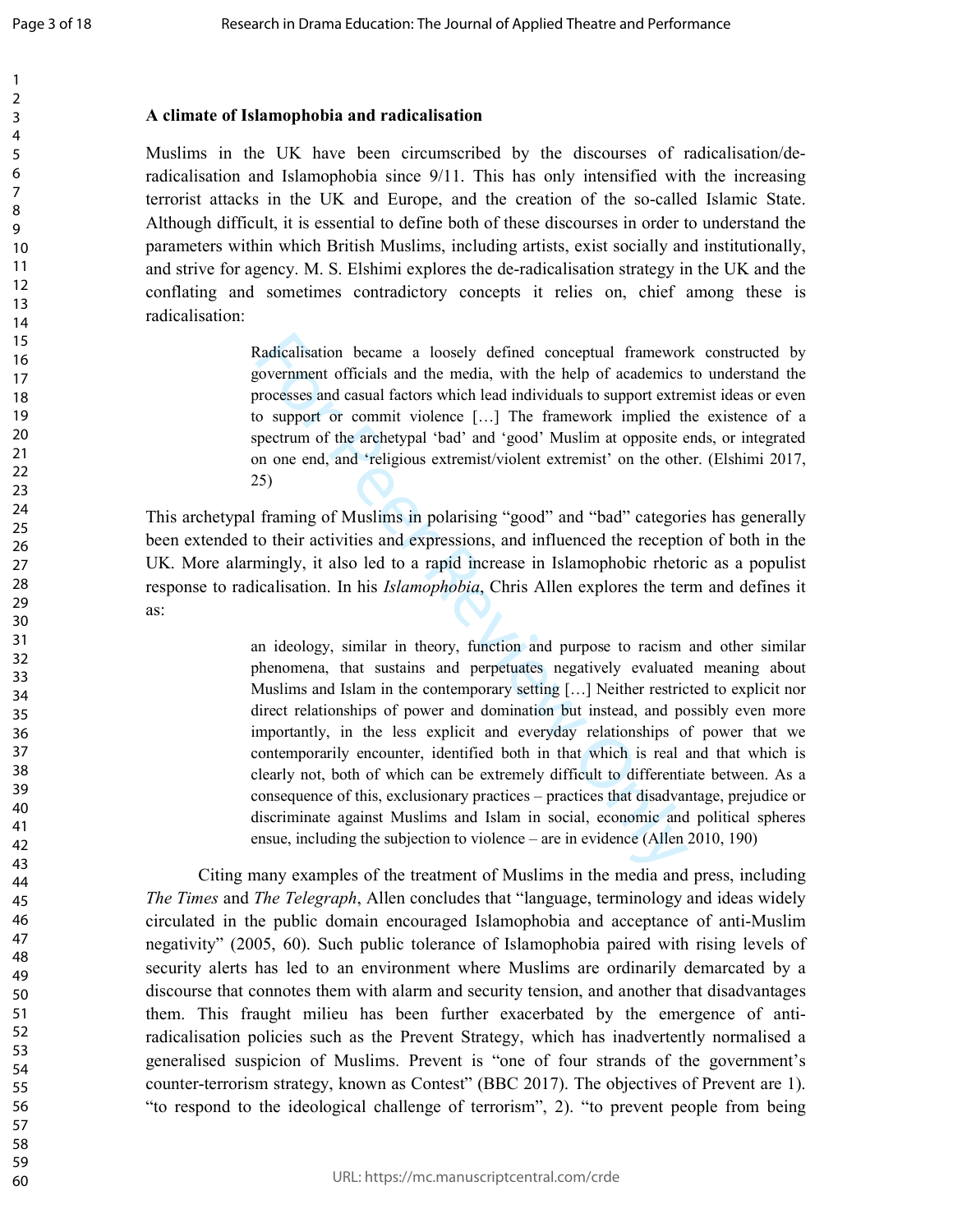drawn into terrorism" and 3). "to work with sectors and institutions where there are risks of radicalisation" (Prevent 2011, 7). While acknowledging the need to combat radicalisation, the policy has faced criticism from a number of activists, politicians, and members of the National Union of Teachers and the Muslim Council of Britain (BBC 2017; Independent Voices 2015; Turner 2017). Prevent's critics accuse the policy of alienating those it aims to reach, institutionalising suspicion of Muslims and affecting free speech.

British Muslims, however, can be assets in unsettling the rhetoric of radicalisation and countering both discourses of radicalisation and Islamophobia. In the Forward to *Muslim Britain: Communities under Pressure*, Tariq Modood proposes a new understanding of the UK and Europe and the necessity of integrating Muslims to create a productive vision of the future:

> Ultimately, we must rethink 'Europe' and its changing nations so that Muslims are not a 'Them' but part of a plural 'Us', not mere sojourners but part of its future. […] The political integration or incorporations of Muslims – remembering that there are more Muslims in the European Union than the combined populations of Finland, Ireland and Denmark – has not only become the most important goal of egalitarian multiculturalism but is now pivotal in shaping the security, indeed the destiny, of many peoples across the globe. (2005, xii)

and the necessity of integrating Muslims to create a product<br>
Jltimately, we must rethink 'Europe' and its changing nations so<br>
ort a 'Them' but part of a plural 'Us', not mere sojourners but part<br>
the political integratio In line with this, a strong case should be made for a meaningful inclusion of Muslims in the UK public and cultural life without a label of suspicion tagged on their creative productions. British Muslim artists, in particular, have the capacity of introducing positive interventions to the cultural landscape of our turbulent political and social climate. However, their access to cultural production is limited: their needs are often unaddressed in arts funding agendas, and their work is subject to fierce and sometimes debilitating scrutiny. The following analysis will examine both, focusing for the most part on the reception of Omar El-Khairy's *Homegrown* as an example of the systematic and institutional anxieties that encumber British Muslim works and restrict their potential.

## **The Arts Council's "Case for Diversity": the plight of statistics**

The 2016 IPSOS Mori's "Perils of Perception" survey shows that British people largely overestimate the number of Muslims in the UK to one in six, where in fact the actual estimate is one in twenty. Islam, however, is considered the second largest religion in Britain with 4.8% of those surveyed identifying themselves as Muslims, according to the 2011 United Kingdom Census. This percentage of Muslim Britons is by no means homogenous as it encompasses varying ethnic demographics: such as Pakistanis, Bangladeshis, Somalis, Gujaratis, Turks, Arabs and Nigerians, to name a few (United Kingdom Census 2011). These groups are typically recognised as ethnic minorities in the UK, but despite their prominence in population Muslims rarely author their representation in mainstream culture, and are often absent or invisible in the creative sector.

Thus and despite this complex picture, the Arts Council's latest report on diversity in the arts (2016) does not mention Muslims as audiences or artists in its evaluation. To assess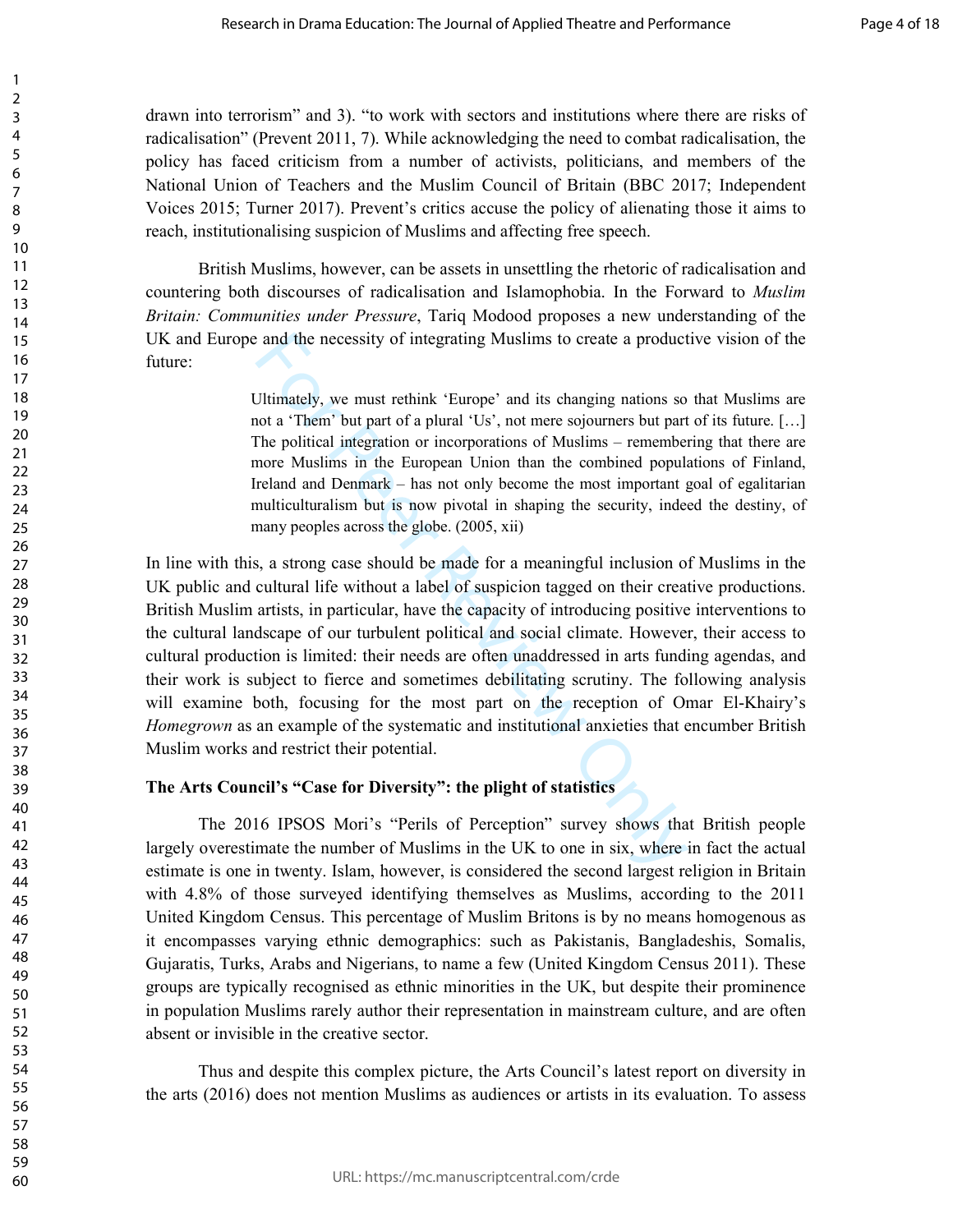diversity in the arts, the report consults the "protected characteristics", which "defined by the Equality Act 2010 and the Equality Duty 2011, are: age, disability, gender reassignment, marriage and civil partnership, pregnancy and maternity, race, *religion and belief*, sex, and sexual orientation" (2016, emphasis added). However, these protected characteristics are employed as a broad brushstroke to convey a sense of comprehensiveness in the data concerning the UK diverse societal groups without a depth of analysis that distinguishes the needs of each group. A previous report on "Equality and diversity within the arts and cultural sector in England" commissioned by the Arts Council England acknowledges: "[t]his evidence review identified no publications that specifically covered issues relating to religion or belief in the arts and cultural sector" (2014, 62). As a result, the lack of previous research data on the interplay of religion and discrimination, and access to the creative sector is contributing to an insufficient analysis of the state of diversity in the arts, and is possibly impacting the recommendations to improve it.

erplay of religion and discrimination, and access to the c<br>an insufficient analysis of the state of diversity in the arts,<br>ecommendations to improve it.<br>wey for the 2016 report introduced productive changes in its<br>reflect The survey for the 2016 report introduced productive changes in its criteria for data collection to reflect accurate measurements on the state of hierarchy and permanent/temporary employment. However, a thorough grasp of minorities and their needs in the arts was not reflected in the criteria consulted for this report. Minorities were reduced homogeneously to groups (BME, White, Unknown) and percentages. The report showed that 15 per cent of "all Grants for the Arts awards were made to Black and minority ethnic applicants, up from 11 per cent in 2014/15", but pointed out that "success rates across the board for Grants for the Arts have fallen, due to increased competition for funds" (2016, 26). Although this report demonstrates a positive step towards acknowledging the lack of diversity in the arts; the data remains general and the criteria do not accommodate a detailed examination of ethnic minorities and their specific cultural representations.

It is difficult to assess where and how British Muslim artists are positioned in the arts. This is due to a demonstrable lack of previous studies on the access of British Muslims to the arts, with the exception of some studies investigating ethnic minority artistic engagement, which include Muslims as subjects (as in Gina Netto's article "Multiculturalism in the Devolved Context"). Considering the current socio-political milieu in the UK and the need for voices that address both Islamophobia and radicalisation, this Arts Council report misses a valuable opportunity to acknowledge and examine Muslim capital and human resources that could contribute substantially to the Arts council's case for diversity; and better yet, positive social interventions to combat radicalisation and Islamophobia.

In the 2014 Arts Council report, there is a clear understanding of the social advantages of advancing diversity in the arts:

> Because of its public voice, the cultural sector is influential in shaping wider social attitudes to equality and diversity. We are aware of the responsibility that Arts Council England has in this regard. […] This acknowledgement of the opportunities provided by the diversity of contemporary England marks a shift in perspective for the Arts Council, from regarding diversity as a prescriptive aspect of equality legislation to understanding its creative potential and the ways in which it can promote long-term organisational resilience. (1-2)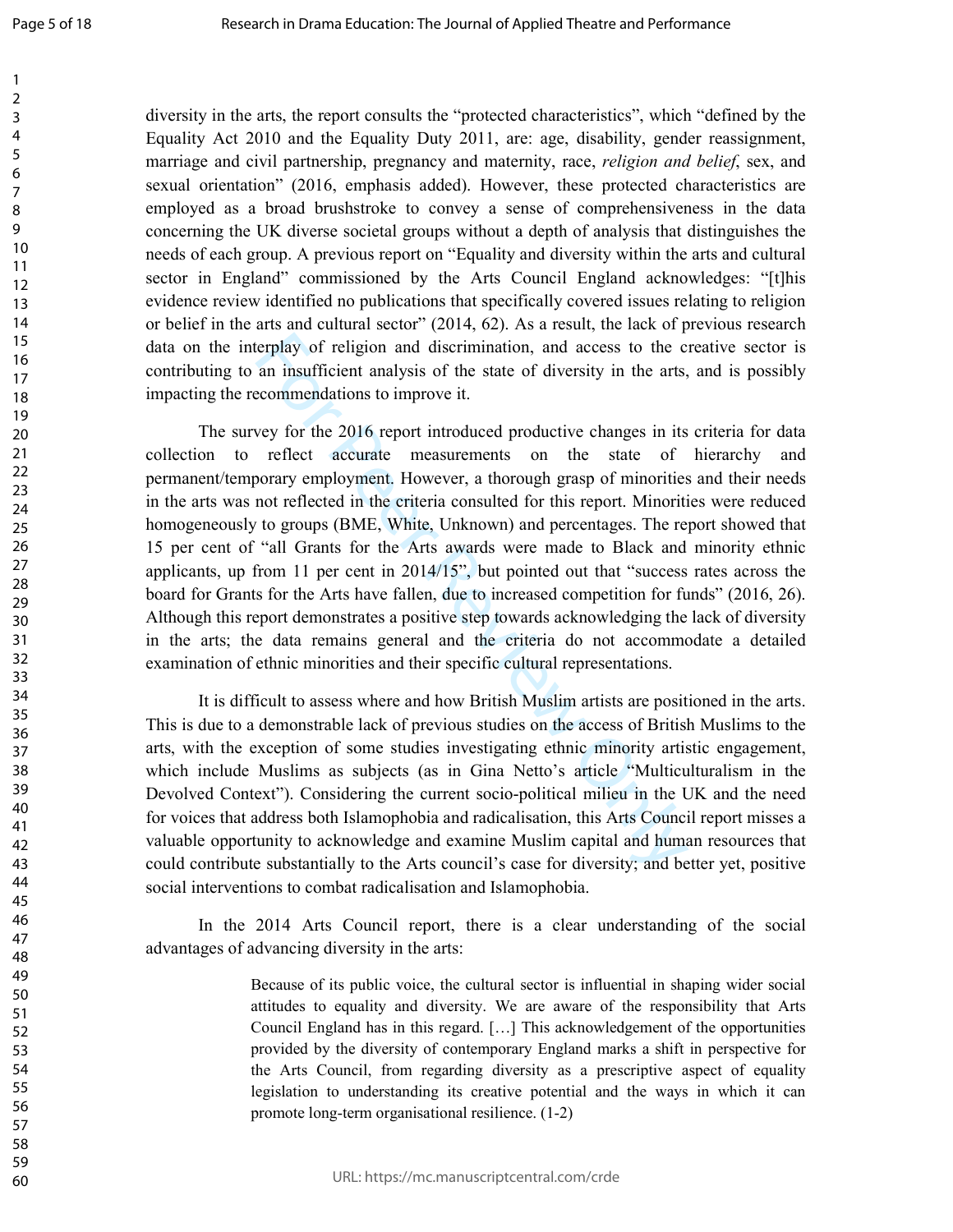However, the inadvertent blurring of ethnic and religious minorities under the umbrella of "BME" contributes to disadvantaging an already disadvantaged group. For example, in its attempt to assess religion as a variable for diversity in the arts, the 2014 Arts Council report consults the "Taking Part" survey (2013/14). In that survey, participants are categorised in three groups: No religion, Christian, Other religion. Participation in different cultural sectors (Arts, Museum, Public library and Digital) is then measured and compared across the three groups through a number of years (2014, 62). Supposedly, the category of "Other religion" includes Muslim, Jewish, Hindu, etc.; each made marginal by being amalgamated in the "Other religion" category. For an already contested Muslim minority group and considering the immense social and political tensions surrounding it, such surveys add to the state of invisibility that Muslims habitually inhibit in mainstream culture.

Muslims habitually inhibit in mainstream culture.<br>
this brief examination of the 2014 and 2016 reports on dive<br>
that the problem of access facing British Muslim artists is understanding regarding the make-up of ethnic mino Through this brief examination of the 2014 and 2016 reports on diversity in the arts, one could argue that the problem of access facing British Muslim artists is exacerbated by a general lack of understanding regarding the make-up of ethnic minorities in the UK and their cultural specificities. This, in turn, leads to the creation of criteria for assessment and funds allocation that do not accommodate individual needs of each group. The 2014 report acknowledges: "we know that the realisation of genuine diversity is a long process that requires real effort, and that we have to accept and adapt to many changes along the way. There are no quick fixes" (1). This awareness is positive, but can only be progressive when a deep understanding of minorities and their needs is achieved.

The under-representation of Muslims in the Arts Council's reports and policy recommendations is not the only factor impeding active Muslim artistic expressions in the UK. There are other factors, which are contributing equally and perhaps more importantly to limiting British Muslims' access to the arts sector. Whether direct, institutional, or selfexercised; censorship is one of the biggest factors affecting the access of British Muslim artists to the arts.

#### **C - for censored**

The Theatres Act of 1968 officially abolished a system of sanctioned censorship in Britain. Nowadays, the notion of overt and direct censorship in theatre is an alien concept and believed to be a property of the past. Still, there have been notable instances of direct censorship on contemporary performances in the UK with the most prominent cases being: Gurpreet Kaur' *Behzti* cancelled by Birmingham's Rep in 2004 (Freshwater 2009), Brett Bailey' *Exhibit B* cancelled by London's Barbican (Odunlami and Andrews, 2014) and Omar El-Khairy's *Homegrown*, cancelled by London's National Youth Theatre. Direct censorship is understood to be the banning of a particular form of expression by a governing body such as "the Government; the Arts Council; the Regional Arts Board; the Local Authority" (Thomas, Carlton and Etienne 2007, 235); the police; and more recently by theatre institutions and their managers. It is the decision to cancel a planned performance by agents of power outside the work's creative team.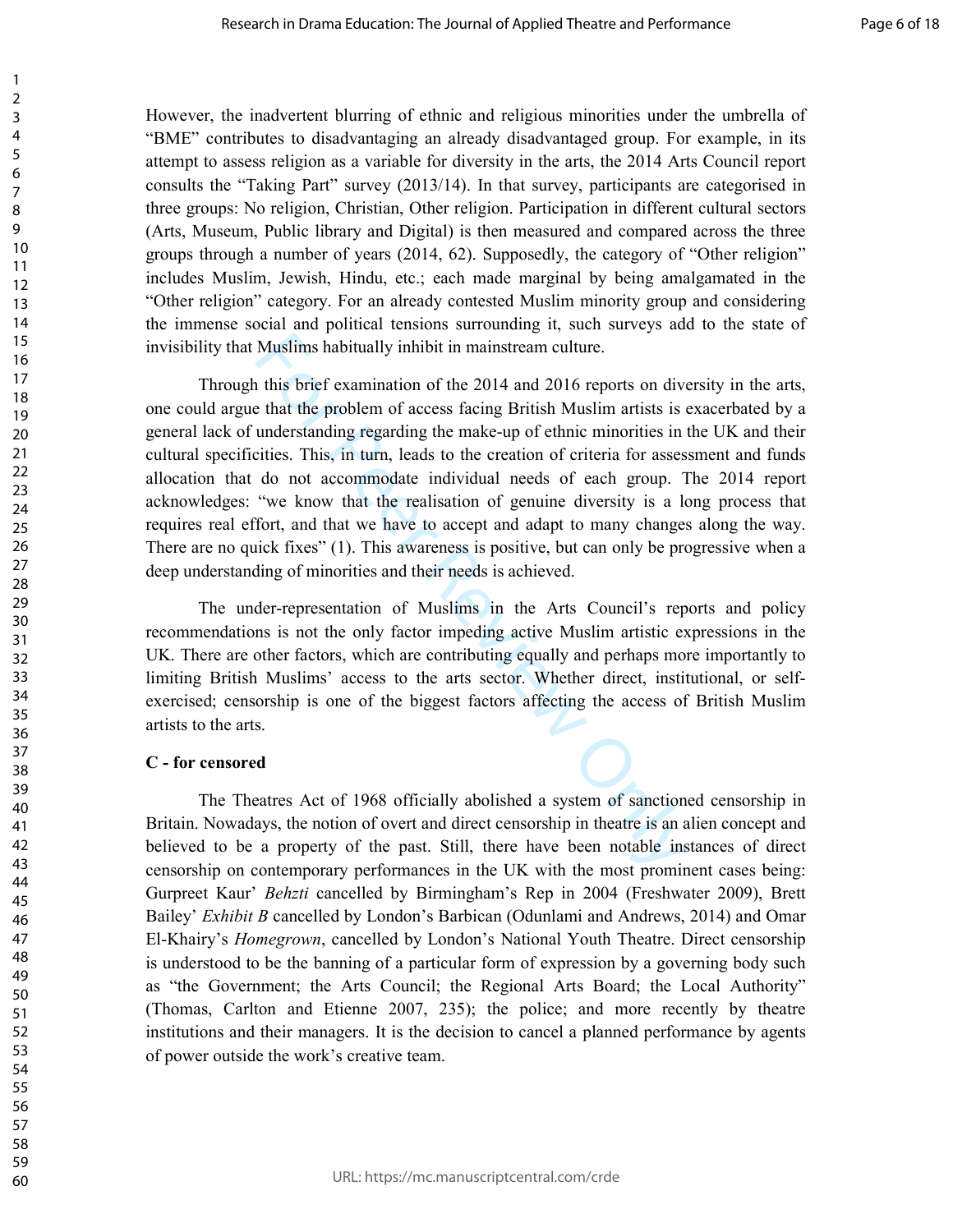*Behzti* was censored for fear of offending the Sikh community, *Exhibit B* was cancelled because some people perceived it as racially insensitive, and *Homegrown* was censored largely because of its dramatisation of young Muslims in the UK. These incidents received considerable and varying degrees of media coverage; making them, therefore, documented evidence of the existence of direct censorship. Of the three mentioned examples of censorship, only *Homegrown* is co-created by two British Muslims; and while the practice of censorship in general warrants a full and lengthy exploration, it is beyond the scope of this article. The following analysis will, therefore, focus exclusively on *Homegrown*, exploring how the politics surrounding Islam in the UK is contributing to an environment that curtails expression and limits the access of British Muslims to resources and audiences.

mg to playwright Omar El-Khairy, he was approached in 2014 (NYT); a reputable public theatre in London, committed f young people. El-Khairy was asked to write a play that a forming radicalisation in schools following the " According to playwright Omar El-Khairy, he was approached in 2014 by the National Youth Theatre (NYT); a reputable public theatre in London, committed to the creative development of young people. El-Khairy was asked to write a play that addresses current discourses concerning radicalisation in schools following the "Trojan horse" affair (Hooper 2015); a controversy about an alleged infiltration of Islamic groups in a small number of regional schools (Shackle 2017). According to El-Khairy, his Britishness and Arab heritage made him an attractive choice for the NYT to author a piece that dramatises these issues (Hooper 2015). This choice would also meet an increased cultural demand for authentic ethnic representations, and the Arts Council's case for diversity. Thus, in theory the play was intended to be a positive intervention to discourses on radicalisations in schools.

At the time of the commission, three school-girls from Bethnal Green (a district in London with a large Muslim population) travelled to Syria, apparently to become "Jihadi brides". The story made headlines around the country and El-Khairy immersed himself in writing a performance work that contextualises this event and probes radicalisation and islamophobia from the perspective of young people. The vision for this work was to be a sitespecific immersive performance piece with up to 112 cast members from the NYT. The script was approved by the NYT and Nadia Latif was commissioned as a director. However,

> Exactly halfway through the process, the NYT came in to see rehearsals for the first time. They left full of praise and with a number of helpful suggestions. That night, we received an email from the NYT telling us that *Homegrown* was cancelled. There was no warning, no consultation and no explanation – indeed, they even attempted to prevent us from entering the building the next morning when we came to collect our things. All our attempts at meeting with the NYT have been delayed and then cancelled. (El-Khairy 2017, 13-14)

With that, the making of this play remained incomplete and the show an unfinished history. What followed the NYT's decision to cancel the performance was a prolonged period of obscurity and a wilful desire to let the incident fall into oblivion. Initially, a statement from the NYT outlined the reasons for the cancellation to be that of "standards": "After some consideration, we have come to the conclusion that we cannot be sufficiently sure of meeting all of our aims to the standards we set and which our members and audiences have come to expect" (BBC News 2015a). However, accusations of the play being "radicalising" with its creators harbouring an "extremist agenda" began circulating in press coverage of the incident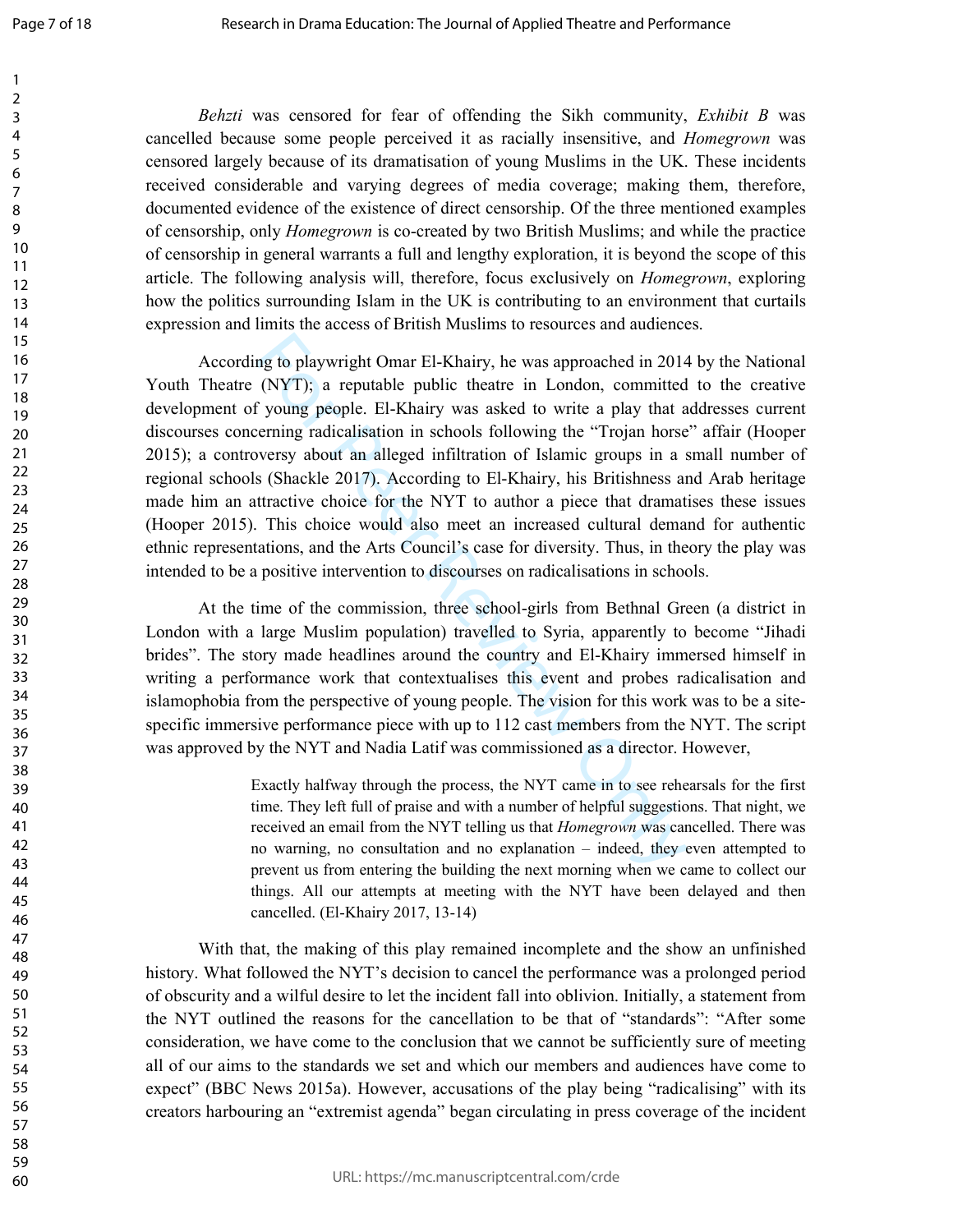(Ellis-Petersen 2015, BBC News 2015b). The picture became clearer following a Freedom of Information request, which revealed an email by the NYT artistic director Paul Roseby to the Arts Council, in which Roseby admits to having consulted the police: "While the police felt it was a valuable and important subject and supported the initiative, they rightly raised concerns over the content with particular reference to any hate crimes and the ability for NYT to control all social media responses" (Hemley 2015). Roseby raised other issues including the use of offensive language, and safeguarding concerns and the creative team's failure to "meet repeated requests for a complete chronological script to justify their extremist agenda" (Hemley 2015).

is e play was cancelled. The incident revitalised the discourse decision to cancel the play was really an act of direct cen Freshwater (2009) eloquently summarises the difficult perchandern times, and highlights the changi Thus, the play was cancelled. The incident revitalised the discourse on censorship, and whether the decision to cancel the play was really an act of direct censorship. Theatre scholar Helen Freshwater (2009) eloquently summarises the difficulties of defining censorship in modern times, and highlights the changing forces and faces of censorship: "Analyses of censorship now regularly address implicit as well as explicit forms of cultural control and covert proscriptions as well as overt prohibitions" (9). In the case of *Homegrown*, it seems that there were both implicit (the NYT's undermining the artistic quality of the work) and explicit (police interference) forms of prohibitions. Both the literary association English PEN (Sharp 2015) and the Index on Censorship organisations issued a statement condemning the decision to cancel the play and request further transparency. The fact that the play was indeed censored is clear. However, the context of its censorship is complex and thorny, and highlights a larger discourse about the permissibility of British Muslim artists on UK stages; or indeed any artist addressing radicalisation in UK theatres. It is prudent to mention here that while there has been a number of artistic works, which were curtailed in some form to avoid offending Muslim religious sensitivities (see Haq 2007), *Homegrown*, was censored in large part because of its content, which many found problematic in its offer of undiluted, and sometimes angry, young Muslim voices. Thus, the singling out of *Homegrown* in this article serves to illuminate a complex system surrounding selfrepresentation of Muslims in the UK cultural scene, and by extension their precarious access to the creative sector.

Questions about why the play was censored were abound and the reasons given by the NYT were inconsistent and not quite substantiated with the main reported areas of concern being: artistic standards, safeguarding issues, and an "extremist agenda". These three areas are polemic and highly problematic as they veer on subjective rather than objective rationale, yet no further explanation was given to justify each of these reasons. On the issue of artistic quality, a critical evaluation of *Homegrown* artistic merit is impossible without witnessing the performance. Because of its site-specific and audience-interactive nature, the play's script serves only as a precursor for the piece and cannot convey the totality of its artistic standards. Still, a reading of the script shows an innovative and bold vision for theatre making. It is quick-paced and fragmented, embodying the language and trends of young people. It is uncomfortable to read at many junctions, but devoid of a central character or a domineering opinion, it presents a plethora of voices and representations. Theatre critic, Lyn Gardner praised the play script artistically: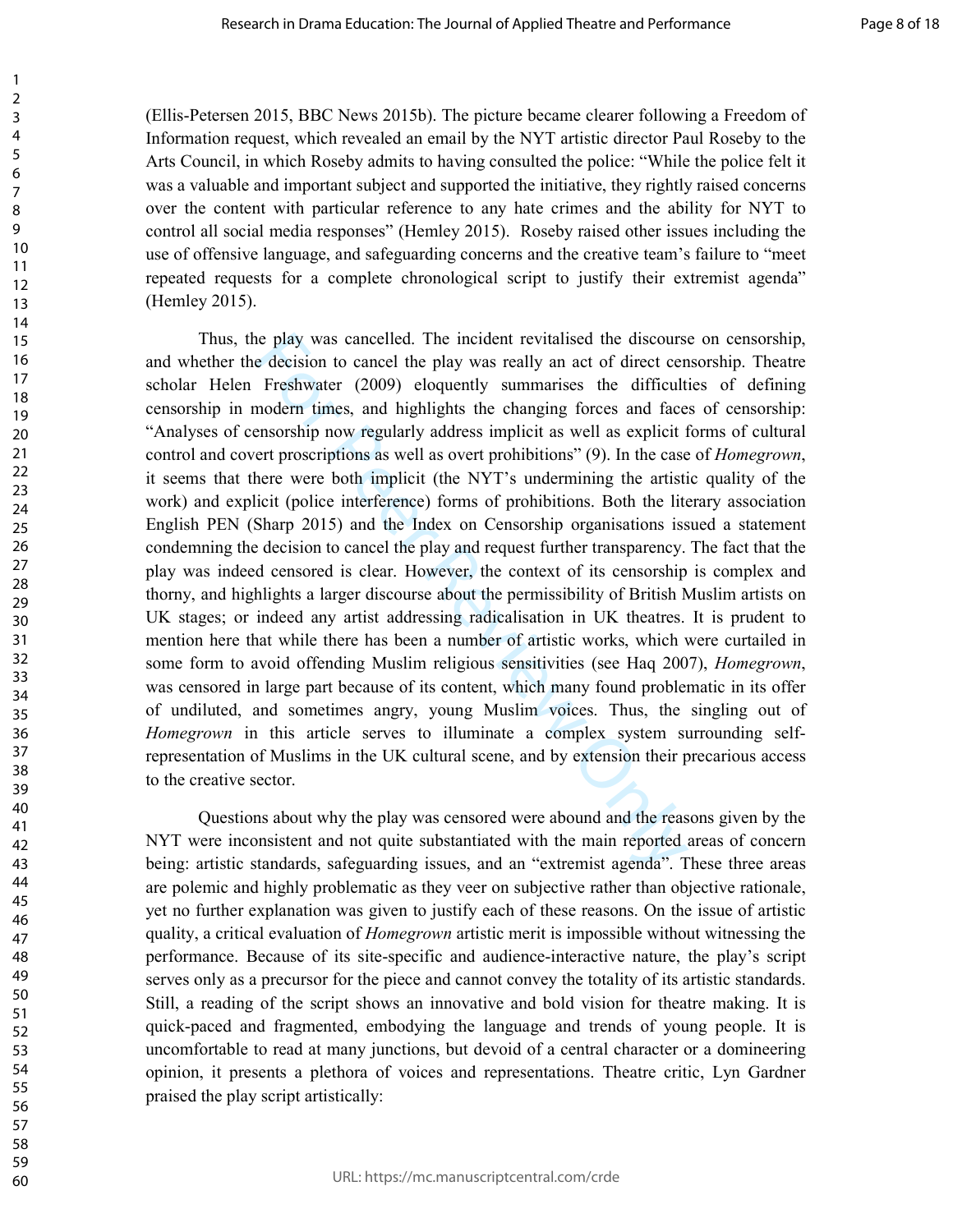I've read the full play, and it is unwieldy and very different from many traditional play scripts. […]. It is also gloriously authentic, snapping and crackling with the sense of young people thinking out loud about who they are, freely voicing their experiences and perceptions of the world. Nobody, whatever their background, will agree with everything that's said, but that's the point. *Homegrown* opens up a proper grownup debate about attitudes and opinions that often go unspoken and remain hidden. (2017)

It seems that lack of artistic quality, which the NYT cited as one of the reasons for the cancellation, is disputable. The problem with accusing the creative team of a lack in artistic quality without concrete justification is that it tarnishes the artistic reputation of the creative team and places it in doubt. One can only presume that this will consequently damage future prospects for the creative team and further limit what is already a provisional access to the creative sector. If the artistic standards of the work are a matter of inconclusive debate, then it is possible that the real reason for the cancellation was that of anxiety over the content of the play.

## **Police prevent-ion and the polarisation of young Muslim adults**

Police interference in the arts is presumed to be a foreign concept in contemporary Britain. Yet, *Homegrown* seems to have attracted the attention of the authorities. The creative team claims that:

> The police wanted to read the script, attend the first three shows, plant plain clothes policemen in the audience and sweep daily with the bomb squad. When we protested these measures, asking why the police felt the need to get involved, we were quickly told that the police had no power of ultimatum; and the issue was never raised again. (El-Khairy 2017, 13)

is it in doubt. One can only presume that this will consequent<br>le creative team and further limit what is already a provision<br>If the artistic standards of the work are a matter of inconclusis<br>the real reason for the cancel Reasons for this interference were attributed to the fact that the artistic cast comprised of over 100 young adults between the ages of 15-25, and that the issues being addressed in the play were those of radicalisation. The police, the NYT and other involved parties felt that the play raised safeguarding concerns: that these Muslim young adults are either vulnerable or volatile. If the show did indeed raise concerns and a need to "protect" young adults, then the question of whether the censorship of this performance is justified needs addressing.

In exploring censorship and its negative implications in the UK, Freshwater makes a distinction between the right to freedom of expression and the right to protect. She cautions:

> Supporting the right to freedom of expression in all circumstances entails accepting the dissemination of statements or images which are widely judged to be abusive, bigoted, offensive or simply false. When faced with beliefs and images which we find unacceptable – child pornography, holocaust denial, hate speech – most of us are quick to draw up a set of criteria which will allow us to set aside material which we do not consider to be protected by the right to free expression. In practice almost everyone ends up drawing the line somewhere. (2009, 6)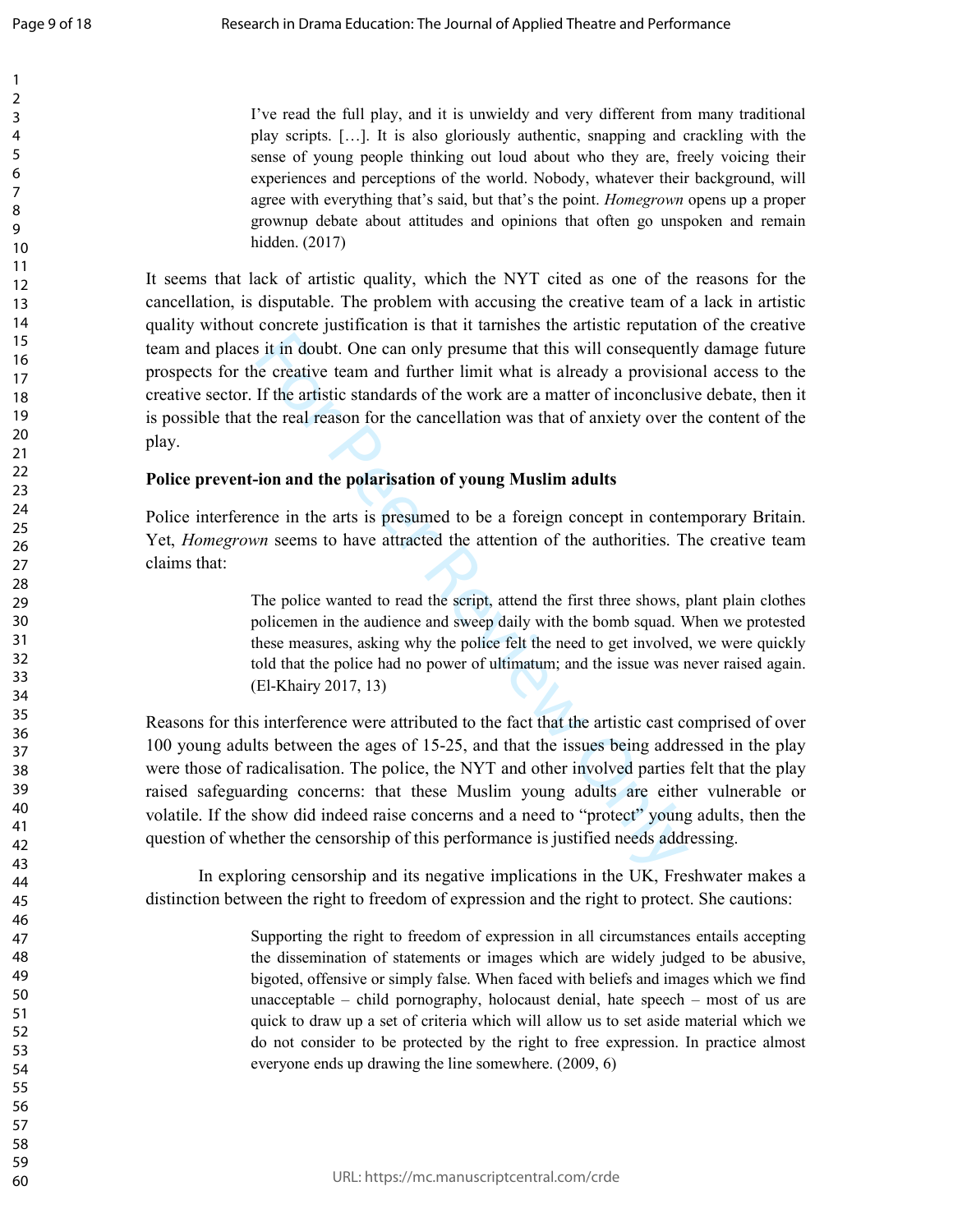Freshwater's remarks are essential to establishing responsibility and accountability in regards to the intricate lines governing freedom of expression. Yet, the agency of deciding what a work of theatre means or advocates is a power tool that can be misused and abused. Particularly in the case of *Homegrown*, one of the main recurrent justifications for the cancellation is the need to safeguard Young Muslim adults: it was not clear against what nor how. More troubling still was the assumption made about these Young Muslim adults. In an event organised by Index on Censorship to debate *Homegrown* and launch its publication Tom Slater, deputy editor of online Magazine *Spiked* problematised the generalised assumptions made about young Muslim adults as precarious and easily-influenced:

> one of the most shocking aspects of the whole story of *Homegrown* was the way in which it was talked about as if on some level Omar and Nadia were engaged in kind of, I don't know, confusing the young people involved […] there is a very ugly underside to that. But I think the real problem is the point about Prevent, which obviously has an incredible impact on schooling and children, but really, I think, treats the entire Muslim community as kind of 'easily-led' children, full-stop. (2017,  $[12:09 - 12:36]$

one of the most shocking aspects of the whole story of *Homegrow*<br>which it was taked about as if on some level Omar and Nadia wer<br>f), I don't know, confusing the young people involved [...] the<br>inderside to that. But I th Prevent seems to be a major, albeit not very visible, influencer in the way young Muslims are understood and dealt with in the UK, and why a play which dramatises these issues was curtailed. The anti-radicalisation programme Prevent is operational in schools and universities, and requires teachers and civil servants to report young individuals who show signs of radicalisation. The widespread premise that young Muslims are easily-influenced is further complicated by a polarisation of young British Muslims in the two categories of vulnerable/volatile, and made more precarious when the lines are blurred between those who are "at risk" and "risky". Charlotte Heath-Kelly offers a critique of the later as a tactic prevalent in the Prevent and affiliated governmental programmes: "Young individuals can often be simultaneously presented as vulnerable to extremist ideology and as the potential terrorist of the near future within PREVENT. This often occurs, paradoxically, within attempts to separate designations of risky persons from Muslim communities" (2012, 11). This generalised identification of young Muslim adults as both at risk, and risky, is being adopted in a systemic response to radicalisation. Heath-Kelly cautions that such "framing of Muslim communities as collectively 'at risk' or vulnerable has the paradoxical effect of also securitising them concerning what they might produce; disciplinary governance thus merging with securitisation" (2012, 12).

Such context explains why the police raised concerns about the show, which were later adopted by the NYT. A reading of *Homegrown* as a play does not support the police and NYT's assessment of the play as radicalising. Set in a school with scenes portraying different contexts of interactions, the play has no central character, but disparate exchanges between young individuals. As a result, there is a multitude of opinions and voices: some are racist; some are Islamophobic; some criticises the Hijab or women positioning in Islam; some offers frustrated empathy with disillusioned youngsters travelling to Syria; some makes fun of ISIS, and some calls for understanding as a solution. The youngsters in the play express their frustration at being trapped in ethnic and religious boxes that define them in society and limit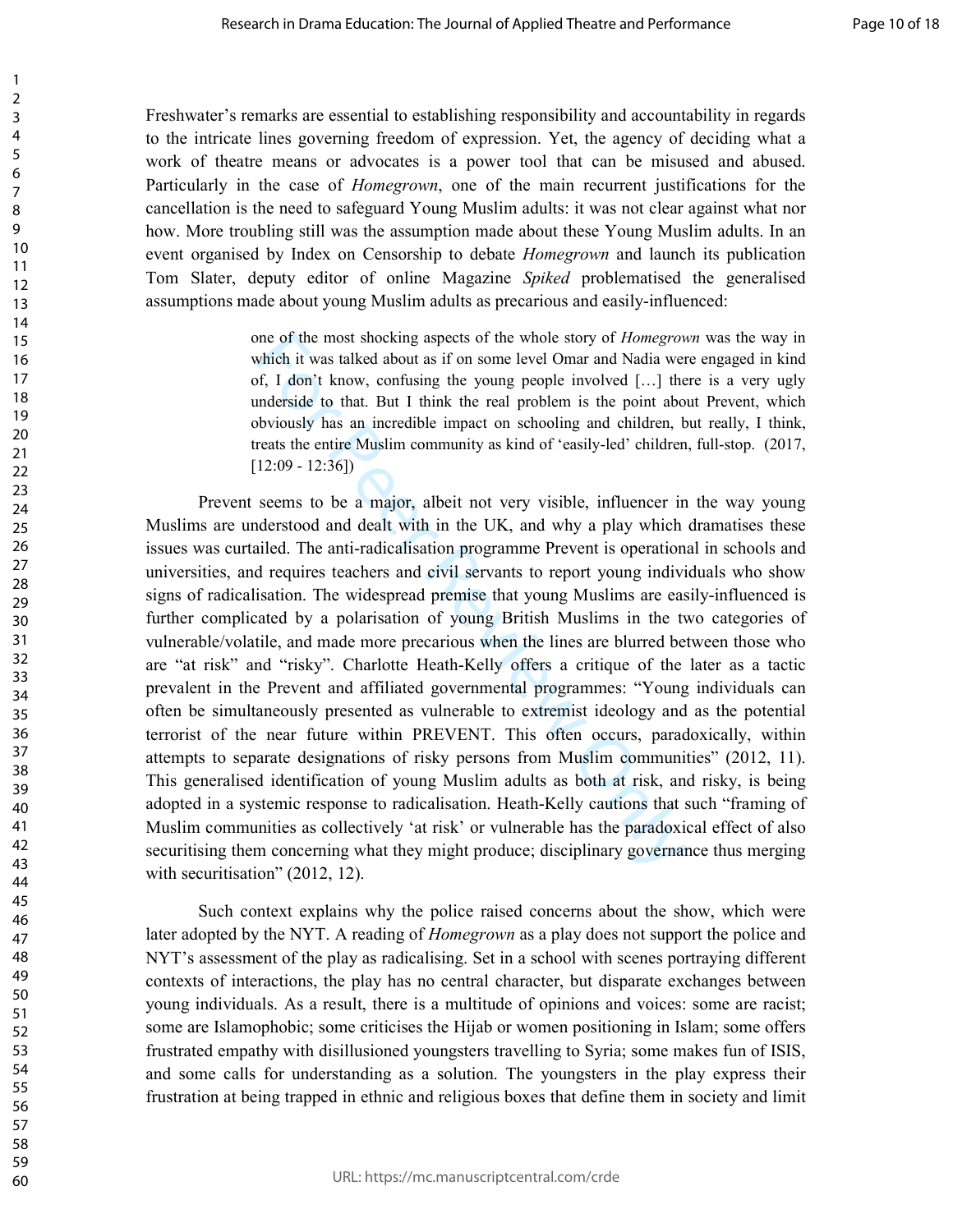Page 11 of 18

123456789

their potentials. For example, in one of the scenes (Scene Four, Second Tour, pp 60-64), a number of unidentified characters, alluded to by their ethnicities alone, exchange rap verses that include swearing, racist slurs and offensive jokes. This might be one of the problematic senses that raised alarm. However, in the context of a school located in an area such as Bethnal Green with ethnic and religious demarcations, the exchanges reveal a deep awareness of racial and religious discrimination and how these young adults deal with it in many ways: internalisation, humour, reverse oppression.

It dynamic and evolutionary. Perhaps, here lies the answer<br>police/institutional approval. If the accepted presumption i<br>being impressionable and easily-led, then they need to be<br>low limited exposure to materials that are n A critical evaluation of the text, as a whole, shows that the play does not clearly support any agenda, but rather offers representations of diverse views and experiences. It is not didactic, but dynamic and evolutionary. Perhaps, here lies the answer to why the play failed to gain police/institutional approval. If the accepted presumption is that of young Muslim adults being impressionable and easily-led, then they need to be "protected" and "governed" with limited exposure to materials that are not clearly instructive, or imbued with anti-radicalisation messages. Undoubtedly, as a national institution that is publicly and charitably funded, the NYT has immense obligations to protect its participants and present responsible works to its audiences. Something that was clear in the NYT's statement that followed the controversy:

Clearly our commitment to our members goes beyond an editorial one, and their safety and wellbeing is of paramount importance at all times. The subject matter of this play, its immersive form and its staging in a school required us to go beyond even our usual stringent safeguarding procedures to ensure the security of the venue and safety of cast members. (quoted in Hemley 2015)

Yet, the vague "safeguarding" concerns, the interference of the police, and the preference to be risk-averse were detrimental to rendering a British Muslim representation invisible. This environment has a paralysing effect in the arts as emphasised by PEN: "We fear that government policy in response to extremism may be creating a culture of caution in the arts" (Sharp 2015).

In a statement following the cancellation, the creative team of *Homegrown* similarly highlight the restrictive atmosphere that they are working in, which stifles creativity and deprives both the audience and the artist from experiencing honest representation: "We are making art in a particular climate: the climate of Prevent and Channel – programmes which are creating an environment in which certain forms of questioning, let alone subversion, of the given narrative pertaining to radicalisation or extremism can be closed down" (*Homegrown* Creative Team 2015). The statement continues to demonstrate one of the adverse effects of censoring this work: "Not only have we been silenced, but our 112 cast members – who cared passionately about the show, its content and its questions – have had their artistic expression curbed" (*Homegrown* Creative Team 2015).

Perhaps, this represents one of the most serious consequences of this particular incident of censorship. A cast of 112 young British adults experienced the effective curtailment of their voices, and were shielded from engaging with a British Muslim representation. One cast member lamented the cancellation stating: "To me, *Homegrown*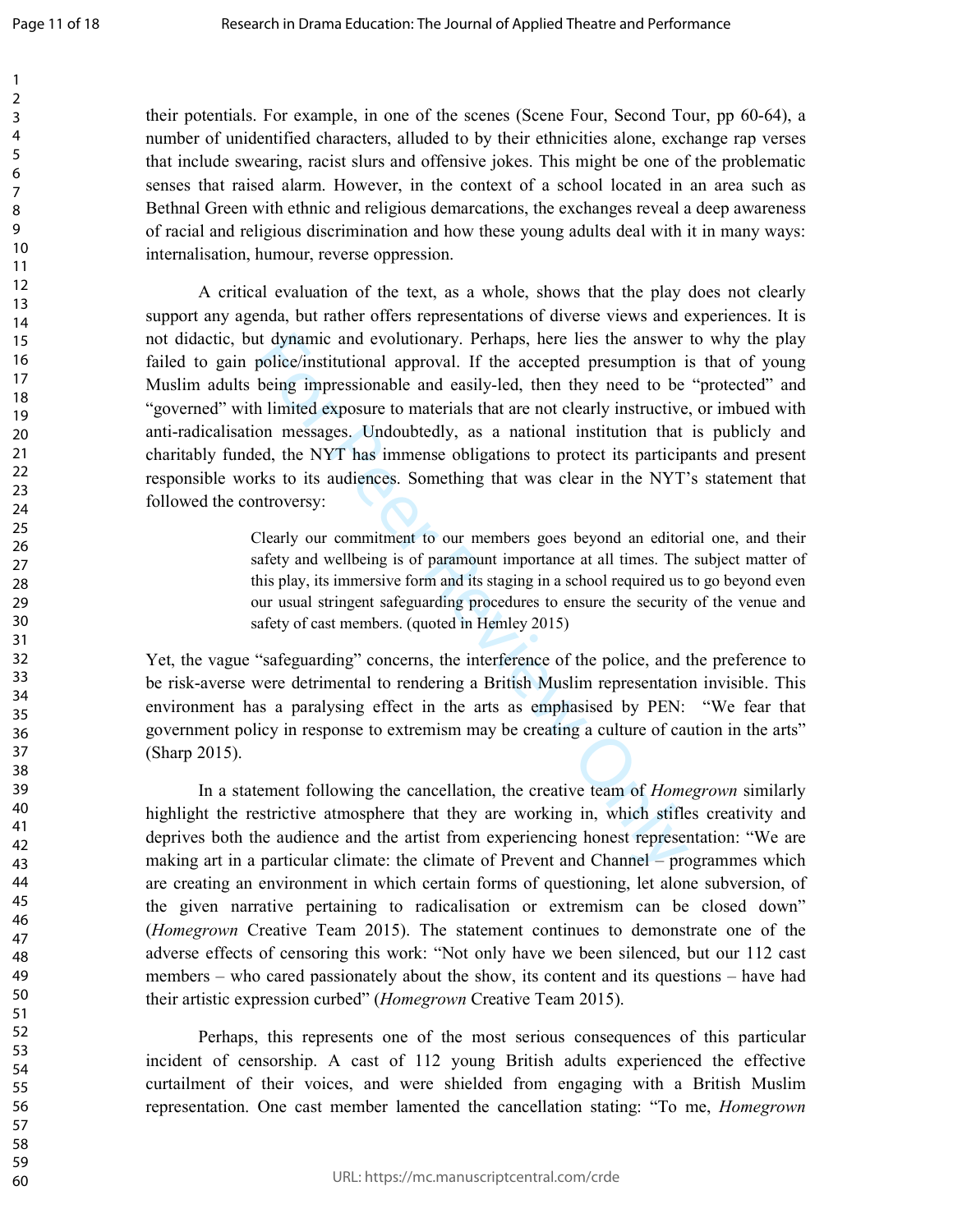being pulled was like my vocal chords being cut. It was everything that was needed to be said and everything that I always felt I couldn't say" (*Homegrown* Creative Team 2015). It has been reported by the creative team that no representative from NYT met the team or the cast to explain the situation or offer support to the disappointed youths whose voices were collectively silenced. Although *Homegrown* is only one example, its cancellation shows that censorship and the policing of artistic expressions concerning Islam and radicalisation is one of the major obstacles facing British Muslim artists' access to the creative sector and to visibility.

#### **Resistance by exercising the right to obfuscation**

ical response to this incident by members of the arts secto<br>but not overwhelming. English Pen and Index on Censo<br>ents opposing the censoring forces that silenced this work, an<br>ding David Hare, Gurpreet Kaur Bhatti and othe The critical response to this incident by members of the arts sector and media has been dynamic, but not overwhelming. English Pen and Index on Censorship have both released statements opposing the censoring forces that silenced this work, and a letter signed by artists; including David Hare, Gurpreet Kaur Bhatti and other artists and campaigners was published in protest against the cancellation. Although there was no direct statements from the Arts Council, emails obtained by a Freedom of Information request (Hooper 2015) show that senior members expressed support for the play to be produced in some form, and lamented the way in which NYT handled the incident. This effort has mounted to little action, however. It has been reported (Ellis-Petersen 2015) that the playwright El-Khairy is in discussions with venues to produce the piece. An extract from the play was performed in a gathering organised by Index on Censorship in March 2017, but a full production is yet to be staged.

El-Khairy, himself has not been overly active via social media channels to respond to or explore many of the questions that remain unanswered. It should also be stated that in attempt to better understand the circumstances surrounding the play, and support the research and findings for this article, I have made several requests to interview El-Khairy without success. These two observations are certainly circumstantial, but one wonders to what degree has the cancellation of *Homegrown* affected El-Khairy and Latif's relationship with visibility and the creative sector. Following the staging of an extract from the play, Latif expresses:

> I'm still in the dark about why our play wasn't allowed to be performed […] If we were all completely clear about exactly what function the police have in these things, then at least we would be able to negotiate it on concrete terms. At the moment it just feels like we're all swimming in this soup of not really knowing what their role is, and I would like clarity on that. (quoted in Al-Mossallami and Zitout 2015)

Such clarity would provide a framework that facilitates the access of British Muslim artists to the creative sector. In a similar vein, the expression of this group should not be expected to be didactic with the sole purpose of delivering anti-radicalisation messages.

Although not overly vocal through press and social media channels, El-Khairy and Latif made an active act of resistance against silencing discourses by self-publishing the play. According to the creative team, the play was contracted for publication by an undisclosed publishing house who abandoned the project after the controversy. El-Khairy and Latif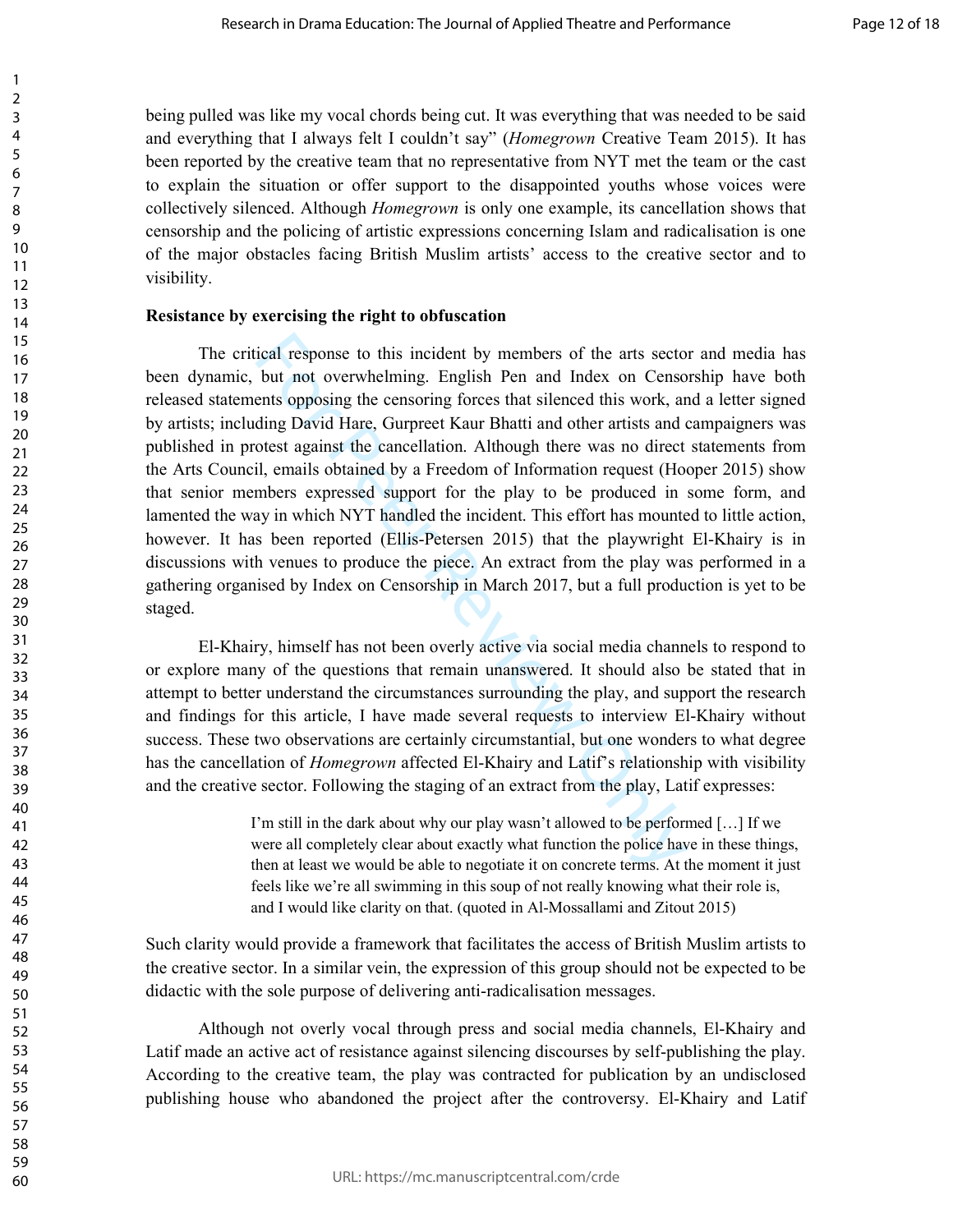decided to publish it independently as they "realised that self-publication would be the only way that *Homegrown* would get into the world" (El-Khairy 2017, 14). In a tweet announcing the publication of the play, Latif challenges the reader - audience: "See for yourselves. Make your minds up. Join our gang. #radicals" (March 9 2017). The publication of *Homegrown* contests both the accusations of the play being extremist, and its censorship. By publically sharing the content, El-Khairy and Latif subverted a verdict of silence issued on their artistic expression. By making the work visible, they regained the agency that was taken from them when the performance was cancelled. While the cancellation of the performance and its framing as "extremist" is a narrative *about* the work and its British Muslim artists, the published play is a narrative *from* the artists themselves. The publication of the play is, thus, a re-requisition of the right to self-represent.

In the introduction to *Homegrown*, El-Khairy expresses his disillusionment with the creative sector, and its inability to accommodate non-mainstream voices deemed subversive or controversial. He indicates that his only choice was to operate outside the system and rely on his agency – which explains the independent publication of the play:

> Despite a degree of well-intentioned energy being expanded on addressing institutional racism and sexism, as well as concurrent efforts to try and correct this with conversations and initiatives around diversity and representation, others are more invested in getting on with living, loving and creating on their own terms. If mainstream industries and institutions neither represent nor reflect us, then we will do it for ourselves. (2017, 15)

f the right to self-represent.<br>
attroduction to *Homegrown*, El-Khairy expresses his disillusi<br>
and its inability to accommodate non-mainstream voices de<br>
1. He indicates that his only choice was to operate outside the<br>
wh Another form of resistance that El-khairy adopts, and which he proclaims in the introduction to the play is the "right to obfuscation- the protection of the shade" (2017, 16). By this, he means the right to be misunderstood in a mainstream charade of equality for all and freedom of expression. El-Khairy cites Edouard Glissant's concept of opacity as "the right to not have to be understood on other's terms" (2017, 15). Thus, El-Khairy claims the right to "torment visibility" (2017, 16) in order to destabilise the boundaries between what an artist can and cannot talk about. El-khairy hopes that representation, even that which is ambiguous and rebellious to configurations of mainstream admissibility, should be the right of "the two groups most caught up in this violent bind of legibility and opacity – Muslims and young people" (2017, 16). That is, the right to self-represent should not be conditioned on the perpetuation of a sanctioned pre-written narrative that reduces Muslims to "bad" and "good" stuck between the rhetoric of radicalisation and Islamophobia.

*Homegrown* was chosen as a case study for this article not only because of the complex and uncomfortable issues it negotiates, but also because its censorship was visible. Many plays do not even reach beyond the inception stage because their creators had exercised self-censorship.

#### **Censoring the Self before it speaks**

In a report surmising the findings of "Taking the Offensive" conference, which was organised by Index on Censorship in 2013, a clear distinction was made between direct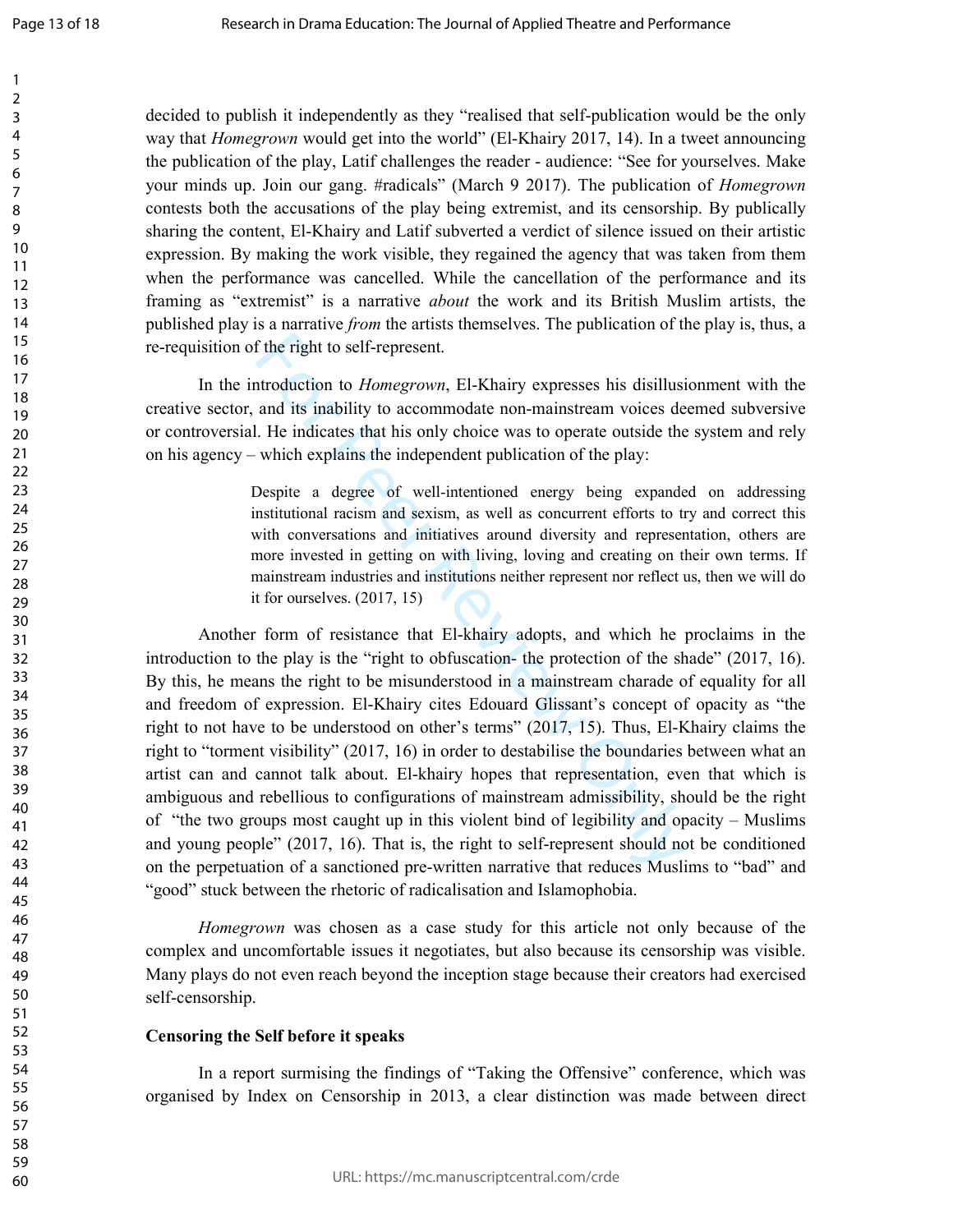censorship and self-censorship. The later was defined as: "the suppression of ideas by artists or institutions. It refers to work that has not yet been made" (Farrington 2013). This practice of self-silencing is perhaps far more threatening to British Muslim artistic and creative expressions than either direct or institutional censorships. In *Censoring Culture*, Robert Atkins and Svetlana Mintcheva dedicated a much-needed space to the exploration of selfcensorship concluding that the subtlety of the practice leaves it yet the most serious form of censorship:

> Before something is censored, however, it must be produced and distributed, that is, attain some visibility. A discussion of censorship that only takes into account attempts to repress existing works, misses all those works that never came to life: Perhaps, because this novel didn't seem sufficiently commercial, there was no chance of it being published or, perhaps, because that play might have offended somebody, the playwright censored himself at the outset and decided not to write it at all. (2006, 2)

thempts to repress existing works, misses an those works that not<br>berhaps, because this novel didn't seem sufficiently commercial, the<br>of it being published or, perhaps, because that play might have of<br>the playwright censo While it is difficult to quantify direct censorship on some Muslim British artists (unless it was reported and made visible by media and artistic coverage as in the case of *Homegrown*), it is almost impossible to do so with works that have been self-censored. Whether it is an idea, or a completed work, it remains invisible because its author decided consciously to self-censor. The reasons that cause an artist to exercise self-censorship are many and varied. In a report summarising the discussions of the "Taking the Offensive" conference, reasons for self-censorship included

the fear of causing offence, losing financial support, violent public reaction or media storm, police intervention, prejudice, managing diversity and the impact of risk aversion. Participants acknowledged that these considerations influence many decisions about what work is commissioned or produced. Fear of prosecution for expression that might be considered to be criminal was also cited. (Farrington 2013)

The last cause has nuanced relevance to British Muslim artists, particularly because there is a lack of publically-available information on what is deemed legally and institutionally acceptable when discussing radicalisation and Islamophobia.

An added layer of pressure that restricts British Muslim artists is that of 'expectation'. Whether preaching to, or speaking on behalf of their communities; these artists are expected to adhere to a preconfigured articulation. They often carry the burden of representation. Speaking in the "Taking the Offensive" conference, Jeanette Bain-Burnett, Artistic Director Association for Dance of the African Diaspora alluded to "a deep-seated prejudice in the UK that limits the range of work that ethnic minority artists are able to produce, based on specific yet unspoken expectations" (Farrington 2013). Certainly, this contributes to a host of already prescribed limitations imposed on British Muslim representations in the UK. When artistic creativity is marred with an extended list of "do nots", it is no surprise that self-censorship accompanies British Muslim expression when artistic visibility is coveted.

## **Conclusion**

123456789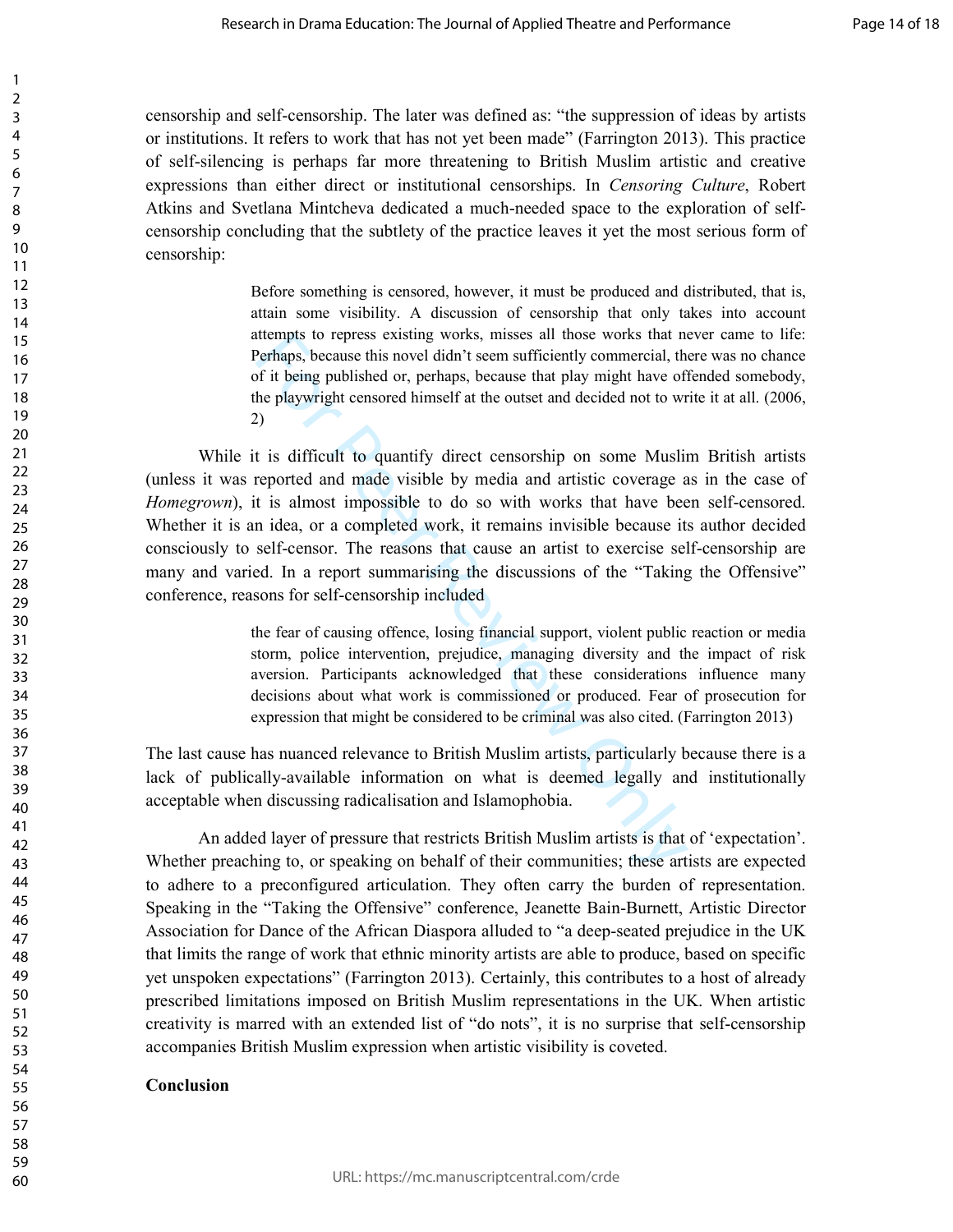by no means an isolated occurrence, but the visibility of its ce ubject of analysis. Because of the nature of censorship, meand. Perhaps we, as critics, audiences, readers, should be vhenever a work is cut at the buds with There is a complex and all-encompassing web of social, political and cultural boundaries that British Muslim artists must navigate and be wary of crossing when they create their art. The challenges are plenty: from the struggle to secure funding from art organisations that often lump their needs indiscriminately under the banner of BME, to the anxiety of negotiating what is "right" and acceptable to say and exercising self-censorship along the way. This article has investigated the cancellation of El-Khairy's *Homegrown* as a case study for the direct censorship of a work that negotiates the representations of young Muslims in the UK. Anxiety over radicalisation, and a polarised understanding of young Muslim adults led to a direct curtailment of artistic expression. This example demonstrates the serious obstacles that limit and at times deny British Muslim access to the arts. *Homegrown* is by no means an isolated occurrence, but the visibility of its censorship made it an accessible subject of analysis. Because of the nature of censorship, many stories and voices remain unheard. Perhaps we, as critics, audiences, readers, should be vigilant: we need to think twice whenever a work is cut at the buds with vague excuses like "logistical issues" or "artistic standards" especially when the subject is a treatment of Muslim issues in the UK. We need to demand more visibility for works that offer alternative perspectives; more admissibility to voices that confront us with the uncomfortable. The voice of *Homegrown*'s creative team was silenced on the stage, but was ultimately entrusted to us, the readers, through the published script. The publication of the play made *Homegrown* visible, thus giving the reader (and those who would-have-been audiences) the right to be informed and the right to assess and make one's judgement. Enabling the access of the British Muslim artist to the creative sector brings forth a number of gains: it empowers British Muslims to author their own representation; it introduces these works to a public unaccustomed to Muslim representation, thus encouraging tolerance and integration; and it restores agency to the readers and audiences to decide for themselves the meaning of a performance/work of art/British Muslim representation. *Homegrown* is an intriguing piece of theatre-making; but it is also powerful, extraordinary and urgent if for no other reason than the fact that it made the invisibility of British Muslim artistic expressions visible.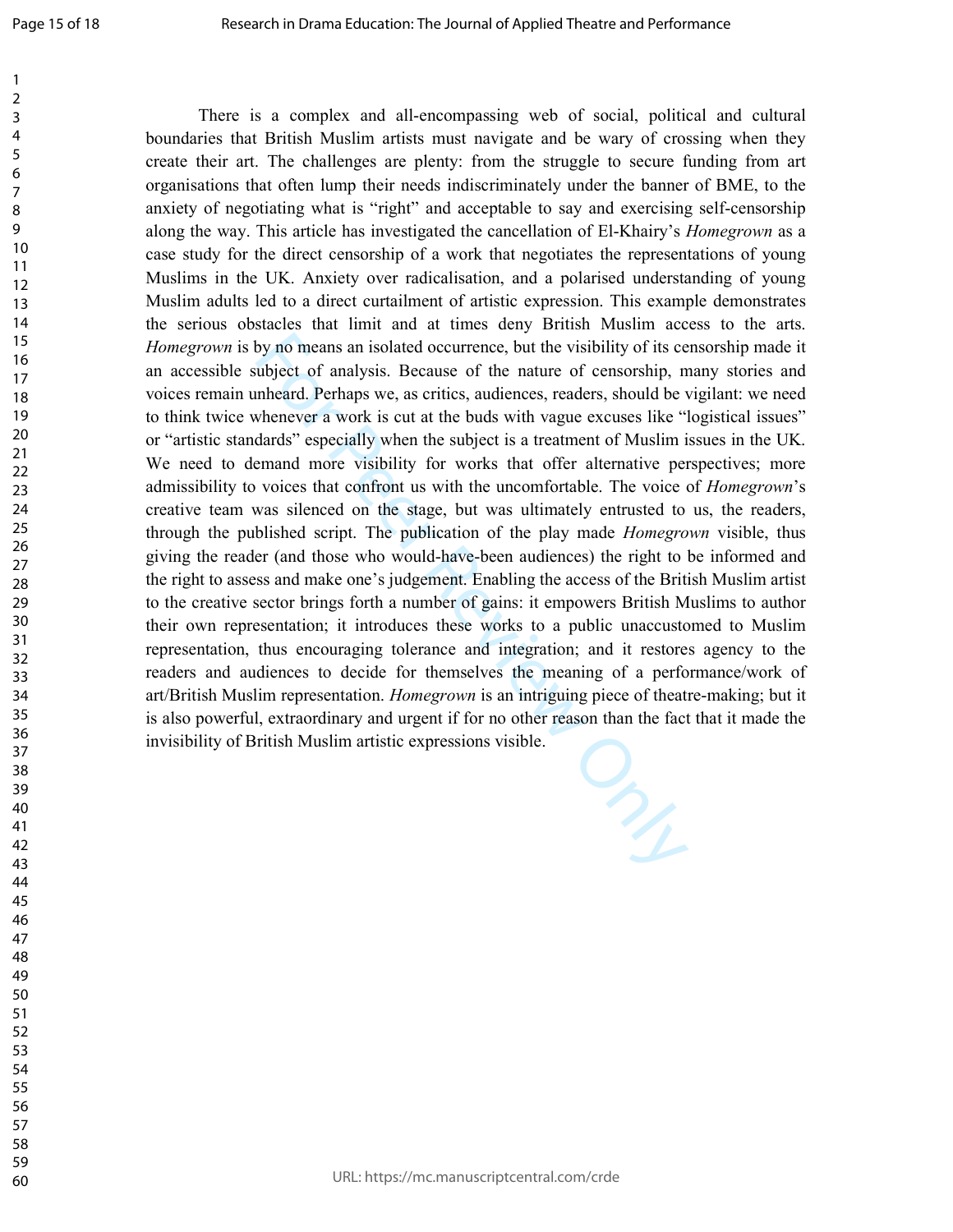# **Reference list**

Al-Mossallami, O and Zitout, I. 2017. 'Homegrown': The play that exposed limit of UK's 'risk averse culture'. *Middle East Eye*, March 21. http://www.middleeasteye.net/news/controversial-play-homegrown-finally-takes-stage-

Allen, Chris. 2010. *Islamophobia*. Oxon: Routledge.

Allen, Chris. 2005. From Race to Religion: the New Face of Discrimination. In *Muslim Britain: Communities under Pressure*, ed. Tahir Abbas, 49-66. London: Zed books.

Arts Council England. 2016. Equality, Diversity and the Creative Case. Artscouncil.org. http://www.artscouncil.org.uk/publication/equality-diversity-and-creative-case-2015-16

Arts Council England Report. 2014. Equality and diversity within the arts and cultural sector in England. Artscouncil.org. http://www.artscouncil.org.uk/publication/equality-anddiversity-within-arts-and-cultural-sector-england

Atkins, R, and S Mintcheva. 2006. *Censoring Culture*. New York: New press.

BBC News. 2015a. Controversial Islamic State play cancelled before opening night. BBC News, Entertainment & Arts, August 5. http://www.bbc.co.uk/news/entertainment-arts-

BBC News. 2015b. Homegrown: NYT scrapped play over 'extremist agenda'. BBC News, Entertainment & Arts, September 4. http://www.bbc.co.uk/news/entertainment-arts-34151386

BBC News. 2017. Reality Check: What is the Prevent strategy?. BBC News, Reality Check, June 4. http://www.bbc.co.uk/news/election-2017-40151991

El-Khairy, Omar; Latif, Nadia. 2017. *Homegrown*. London: Fly πrates

ngland. 2016. Equality, Diversity and the Creative Case. Artscouncil.org.uk/publication/equality-diversity-and-creative-case<br>gland Report. 2014. Equality and diversity within the arts and<br>scouncil.org. http://www.artscounc Ellis-Petersen, Hannah. 2015. Radicalisation play cancelled by theatre after concerns about 'extremist agenda'. *The Guardian*, Theatre, September 4. https://www.theguardian.com/stage/2015/sep/04/islamism-play-withdrawn-by-nationalyouth-theatre

Elshimi, M. S. 2017. *De-Radicalisation in the UK Prevent Strategy: Security, Identity and Religion*. UK: Routledge.

Farrington, Julia. 2013. Conference Report: 'Taking the Offensive – defending artistic freedom of expression in the UK'. Xindex, May. http://www.indexoncensorship.org/takingtheoffensive/

Freshwater, Helen. 2009. *Theatre Censorship in Britain: Silencing, Censure and Suppression*. UK: Palgrave Macmillan.

Gardner, Lyn. 2017. Shut down but not silenced: Isis play *Homegrown* demands to be staged. *The Guardian*, Theatre section, March 8.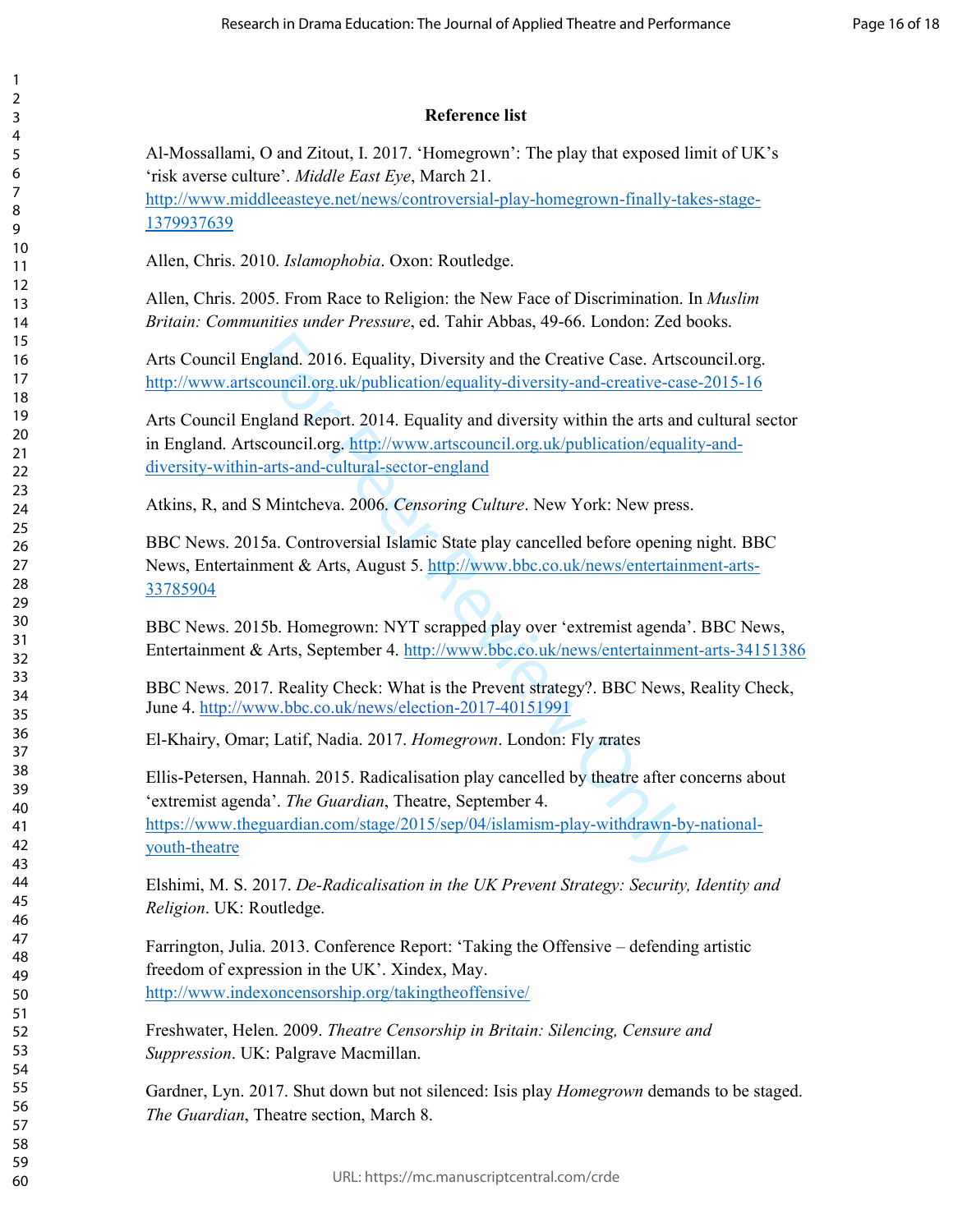| 1<br>$\overline{\mathbf{c}}$<br>3456<br>7<br>8<br>9<br>10<br>11<br>$\overline{12}$<br>$\overline{1}3$<br>$\overline{14}$<br>15<br>16<br>17<br>18<br>19<br>20<br>$\overline{21}$ |  |
|---------------------------------------------------------------------------------------------------------------------------------------------------------------------------------|--|
| 22<br>23<br>24<br>25<br>26<br>27<br>28<br>29<br>30<br>31<br>32<br>33<br>34<br>35<br>36<br>37<br>38<br>39<br>40<br>41<br>42                                                      |  |
| 43<br>44<br>45<br>46<br>47<br>48<br>49<br>50<br>51<br>52<br>53<br>54<br>55<br>56<br>57<br>58<br>59                                                                              |  |

https://www.theguardian.com/stage/theatreblog/2017/mar/08/isis-play-homegrown-nationalyouth-theatre?CMP=share\_btn\_tw

Haq, Nav. 2007. Institutional Self-Censorship and Religious Sensitivity: Preemptive Strike. *Rumor*, Winter. http://bidoun.org/articles/institutional-self-censorship-and-religioussensitivity

Heath-Kelly, Charlotte. 2012. Counter-Terrorism and the Counterfactual: Producing the 'Radicalisation' Discourse and the UK PREVENT Strategy. *The British Journal of Politics and International Relations (BJPIR)* 14, N. 1: 1-22.

Hemley, Matthew. 2015. Revealed: the unseen NYT email that shut down Isis play Homegrown. *The Guardian*, September 3. https://www.thestage.co.uk/news/2015/revealedunseen-nyt-email-shut-isis-play-homegrown/

*Homegrown* Creative Team. 2015. Creative team behind Homegrown "deeply shocked" by cancellation. Xindex. https://www.indexoncensorship.org/2015/08/statement-homegrowncreative-team-reacts-cancellation/

Hooper, Simon. 2015. UK arts officials raise censorship concerns over cancelled 'jihadi play'. *Middle East Eye*, September 4, culture section. http://www.middleeasteye.net/news/nyt-theatre-censorship-1480234217

ew. 2015. Revealed: the unseen NYT email that shut down Isis<br>the Guardian, September 3. https://www.thestage.co.uk/news/2<br>il-shut-isis-play-homegrown/<br>eative Team. 2015. Creative team behind Homegrown "deeply<br>index. https: Independent Voices. 2015. PREVENT will have a chilling effect on open debate, free speech and political dissent. *The Independent*, July 10 July. http://www.independent.co.uk/voices/letters/prevent-will-have-a-chilling-effect-on-opendebate-free-speech-and-political-dissent-10381491.html

Index on Censorship. Index calls for transparency on *Homegrown* cancellation. Xindex. https://www.indexoncensorship.org/2015/08/index-calls-for-transparency-on-homegrowncancellation/

Ipsos MORI. 2017. Perceptions are not reality: what the world gets wrong. ipsos.com. https://www.ipsos.com/ipsos-mori/en-uk/perceptions-are-not-reality-what-world-gets-wrong

Modood, Tariq. 2005. Forward. In *Muslim Britain: Communities under Pressure*, ed. Tahir Abbas, viii-xiii. London: Zed books.

Muslim Museum Initiative. 2018. British Muslim Artists. http://muslimmuseum.org.uk/british-muslim-artists/

Netto, Gina. 2008. Multiculturalism in the Devolved Context: Minority Ethnic Negotiation of Identity through Engagement in the Arts in Scotland. *Sociology* 42(1): 47-64.

Office for National Statistics. Religion - Office For National Statistics. 2017. Ons.Gov.Uk. https://www.ons.gov.uk/peoplepopulationandcommunity/culturalidentity/religion.